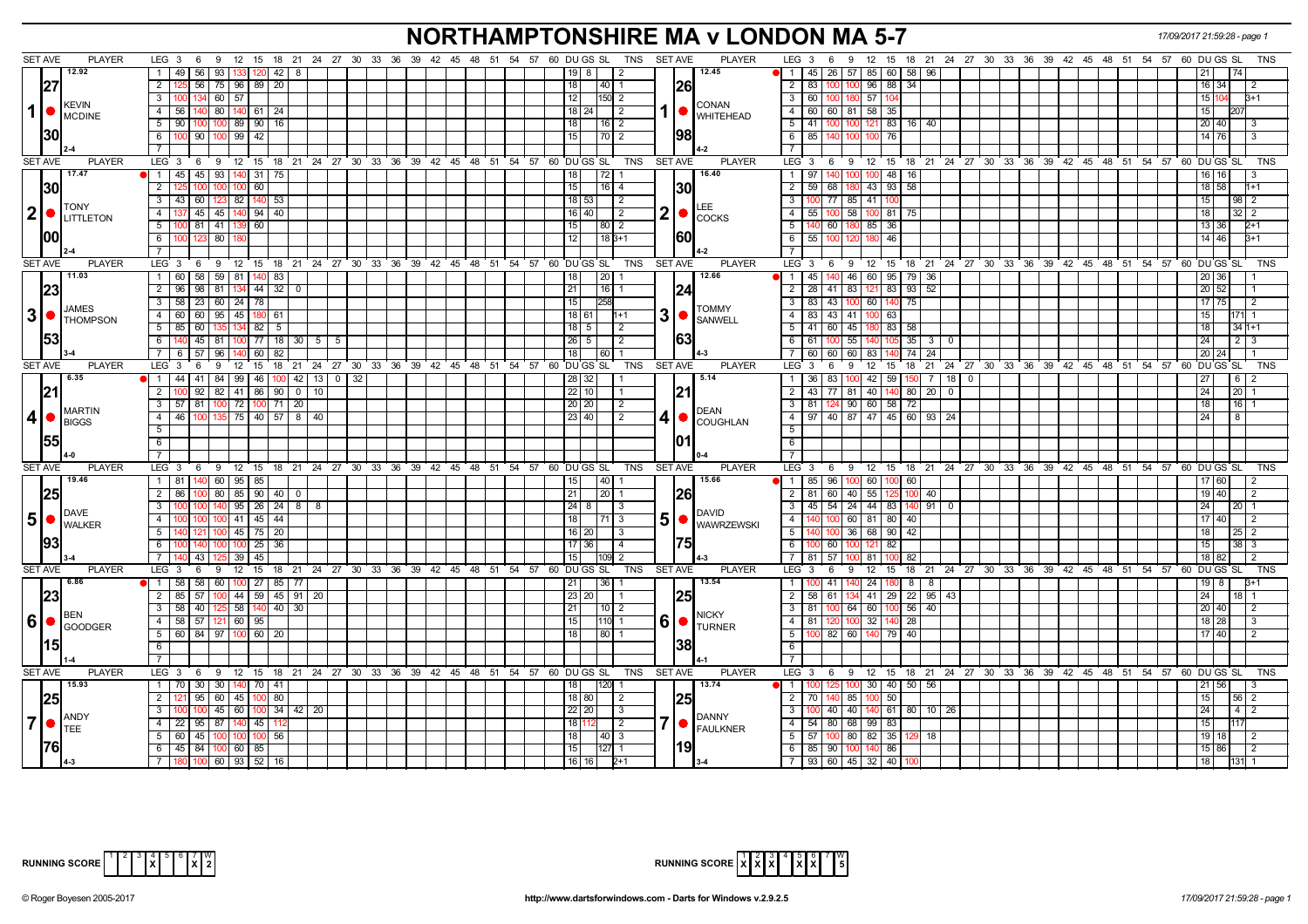# **NORTHAMPTONSHIRE MA v LONDON MA 5-7** *17/09/2017 21:59:38 - page 2*

| <b>SET AVE</b> | <b>PLAYER</b>                   | LEG <sub>3</sub><br>9<br>- 6          |                           | 12 15 18 21 24 27 30 33 36 39 42 45 48 51 54 57 60 DUGS SL  | <b>SET AVE</b><br><b>PLAYER</b><br>TNS                                                                                                                                                                         | LEG 3<br>12 15 18 21 24 27 30 33 36 39 42 45 48 51 54 57 60 DUGS SL<br>TNS<br>9<br>- 6                                   |
|----------------|---------------------------------|---------------------------------------|---------------------------|-------------------------------------------------------------|----------------------------------------------------------------------------------------------------------------------------------------------------------------------------------------------------------------|--------------------------------------------------------------------------------------------------------------------------|
|                | 7.95                            | 1 81 28<br>115 43<br>-90 I            |                           |                                                             | 12.21<br>144 <br>15                                                                                                                                                                                            | 97<br>  44<br>100 80<br>$\mathbf{1}$<br>15 80<br>2+1                                                                     |
|                | 23                              | 60   27   98   76<br><sup>2</sup>     |                           |                                                             | <b>28</b><br>17   76<br>-2                                                                                                                                                                                     | $\overline{2}$<br>40   58  <br>40 134 29<br>18<br>60 2                                                                   |
|                | LUKE                            | 68 47 42 60<br>$\mathbf{3}$           |                           |                                                             | 18<br>$84$   2<br><b>MICHAEL</b>                                                                                                                                                                               | 59<br>3 I<br>$97 \mid 45$<br>125 61<br>181                                                                               |
| 8 <sup>1</sup> | <b>SMITH</b>                    | 27 57 55 39<br>4 I                    |                           |                                                             | $\left  8 \right $ $\bullet$ $\left  \frac{\text{Wilb} \cdot \text{Wilb}}{\text{POWER}} \right $<br>12<br>323                                                                                                  | 81   127   97   121   75  <br>15 75<br>4<br>l 2                                                                          |
|                |                                 | 35 42 59 57 45 42 105<br>5            |                           |                                                             | 16 2<br>21                                                                                                                                                                                                     | 180 59 60 58 63 69 12<br>$19$ 12<br>5 <sup>5</sup><br>$1 + 1$                                                            |
|                | 35                              | 6                                     |                           |                                                             | 1761                                                                                                                                                                                                           | 6                                                                                                                        |
|                |                                 | $\overline{7}$                        |                           |                                                             |                                                                                                                                                                                                                | $\overline{7}$                                                                                                           |
| <b>SET AVE</b> | <b>PLAYER</b>                   | LEG <sub>3</sub><br>- 9<br>6          |                           | 12 15 18 21 24 27 30 33 36 39 42 45 48 51 54 57 60 DUGSSL   | TNS<br><b>SET AVE</b><br><b>PLAYER</b>                                                                                                                                                                         | $LEG \ 3 \ 6$<br>9 12 15 18 21 24 27 30 33 36 39 42 45 48 51 54 57 60 DUGSSL TNS                                         |
|                | 12.22                           | 44<br>96                              | 43<br>$95 \mid 32$        |                                                             | 7.41<br>$19$ 32                                                                                                                                                                                                | 45<br>55 60<br>$85$ 79<br>85 60                                                                                          |
|                | 27                              | 2 <sup>1</sup><br>57<br>43            | 80                        |                                                             | 23 <br>18<br>$32$   2                                                                                                                                                                                          | 75<br>$\overline{2}$<br>60<br>60<br>26<br>18 75                                                                          |
|                | <b>RICKY</b>                    | 3 I<br>85 I<br>59                     | $100$ 81 59 93 24         |                                                             | $21 \overline{24}$<br><b>GRAHAM</b>                                                                                                                                                                            | 45 40 55 60<br>$45$   45<br>$\mathbf{3}$<br>211                                                                          |
| 9 <sub>l</sub> | EVANS                           | 55<br>125 41<br>$\overline{4}$        | 40                        |                                                             | $\left  9 \right $ $\bullet$ Rickstraw<br>$16 \mid 40$<br>l 3                                                                                                                                                  | 60 100 60<br>$\overline{4}$<br>$95 \mid 60$<br>15 <sup>1</sup><br>126 1                                                  |
|                |                                 | 5 <sup>5</sup><br>85<br>$100$ 76      |                           |                                                             | $15 \mid 76$                                                                                                                                                                                                   | $5\overline{)}$<br>45 121<br>60 26<br>140<br>15 <sub>1</sub><br>109 2                                                    |
|                | 179                             | 6                                     |                           |                                                             | 63                                                                                                                                                                                                             | 6                                                                                                                        |
|                |                                 |                                       |                           |                                                             |                                                                                                                                                                                                                |                                                                                                                          |
| <b>SET AVE</b> | <b>PLAYER</b>                   | LEG 3<br>-9<br>- 12<br>- 6            | 21<br>24<br>- 15<br>- 18  | 27 30 33<br>$36 \quad 39$<br>42 45 48                       | TNS<br><b>SET AVE</b><br>60 DUGS SL<br><b>PLAYER</b><br>51<br>54 57                                                                                                                                            | $LEG^3$ 3<br>18 21 24 27 30 33 36<br>39 42 45<br>51 54<br>57<br>60 DU GS SL<br><b>TNS</b><br>12 15<br>- 48<br>- 9<br>- 6 |
|                | 17.04                           | 85<br>54<br>11                        | -37<br>40   45            |                                                             | 14.06<br>  21<br>45                                                                                                                                                                                            | 98<br>$\sqrt{98}$<br>75<br>140 25<br>45<br>20<br>$\mathbf{1}$<br>18                                                      |
|                | <b>26</b>                       | 60 60 87<br>2 <sup>1</sup><br>97      | 23                        |                                                             | 25<br>18<br>$140$ 1                                                                                                                                                                                            | 45 83 125<br>20 52<br>$\overline{2}$<br>$36$ 60<br>$100$ 52<br>$\overline{2}$                                            |
|                | <b>CHRIS</b>                    | 3<br>40 66                            | 60 99 85 16 35            |                                                             | 20 35                                                                                                                                                                                                          | 45 135 100 60<br>3<br>43<br>$\sqrt{22}$<br>18<br>$96$ 2                                                                  |
| hd∙            | <b>JONES</b>                    | 40<br>4<br>45<br>101                  |                           |                                                             | $10$ $\bullet$ $\overline{\phantom{a}}$ $\overline{\phantom{a}}$ $\overline{\phantom{a}}$ $\overline{\phantom{a}}$ $\overline{\phantom{a}}$ $\overline{\phantom{a}}$ $\overline{\phantom{a}}$<br>12<br>$190$ 2 | $\overline{4}$<br>81 87 32<br>$15 \overline{\smash{)}32}$<br>$2+1$<br>301 121                                            |
|                |                                 | 5 <sup>1</sup><br>25 95<br>100 135 46 |                           |                                                             | 15 46 <br>$\overline{\phantom{0}}$ 3                                                                                                                                                                           | 5<br>85 140<br>140<br>48<br>12<br>88 2                                                                                   |
|                | 192                             | $00 \t 45 \t 36 \t 45$<br>6           | $130$ 45 80               |                                                             | 42 <br>21<br>$\vert 20 \vert 2$                                                                                                                                                                                | 6<br>28 26 43<br>$125$ 26<br>100 85 68<br>24 68                                                                          |
|                |                                 | 95                                    | 32                        |                                                             | 14<br>32<br>-3                                                                                                                                                                                                 | $\overline{76}$<br>$\overline{7}$<br>38<br>12 <sup>1</sup><br>43   66<br>278                                             |
| <b>SET AVE</b> | <b>PLAYER</b>                   | LEG <sub>3</sub><br>-9<br>12          | 15<br>18<br>$^{\circ}$ 21 | 24 27 30 33 36 39 42 45 48 51 54 57 60 DUGS SL              | <b>TNS</b><br><b>SET AVE</b><br><b>PLAYER</b>                                                                                                                                                                  | LEG <sup>'</sup><br>18 21 24 27 30 33 36 39 42 45 48 51 54 57 60 DUGS SL<br>12<br><b>TNS</b><br>- 3<br><b>q</b><br>15    |
|                | 11.05                           | 40  <br>45<br>45                      | 84<br>50                  |                                                             | 18<br>137<br>9.30                                                                                                                                                                                              | $32 \mid 82 \mid$<br>83<br>$100$ 55 52<br>97<br>20 52                                                                    |
|                | 25                              | $\overline{2}$<br>60                  | 62                        |                                                             | 24 <br>18 62<br>$\vert$ 2                                                                                                                                                                                      | 56 39<br>15 <sup>1</sup><br>$\overline{2}$<br>99   40<br>167 1<br>100 I                                                  |
|                | <b>CHRIS</b>                    | $\overline{3}$<br>40<br>100           | 55 85 45 100 76           |                                                             | 21 76<br>l 2<br>TOM                                                                                                                                                                                            | $\overline{3}$<br>100 82<br>41 40 62<br>$16 \mid 2$<br>$135$ 25<br>21 <sup>1</sup>                                       |
| 11             | <b>SHIPLEY</b>                  | 100 55 78 88<br>4 I                   |                           |                                                             | 1<br>15 88 <br>$2+1$<br>I <sup>O</sup> MCGURN                                                                                                                                                                  | $\overline{4}$<br>40 60 135 96<br>12<br>$170 - 1$                                                                        |
|                |                                 | $5\sqrt{ }$<br>$100$ 60 60 100 49 32  |                           |                                                             | $\vert$ 20 $\vert$ 32<br>-3                                                                                                                                                                                    | 5<br>$-41$ 120<br>140 100 60 35<br>21<br>4 3                                                                             |
|                |                                 | 6                                     |                           |                                                             | l13l                                                                                                                                                                                                           | 6                                                                                                                        |
|                |                                 |                                       |                           |                                                             |                                                                                                                                                                                                                | $\overline{7}$                                                                                                           |
| <b>SET AVE</b> | <b>PLAYER</b>                   | LEG <sub>3</sub><br>6                 |                           | 9 12 15 18 21 24 27 30 33 36 39 42 45 48 51 54 57 60 DUGSSL | TNS<br><b>SET AVE</b><br><b>PLAYER</b>                                                                                                                                                                         | 9 12 15 18 21 24 27 30 33 36 39 42 45 48 51 54 57 60 DUGS SL<br>LEG <sub>3</sub><br><b>TNS</b><br>6                      |
|                | 10.75                           | $\bullet$ 1 41 60 81 81 97            | 81                        |                                                             | 60<br>18.75<br>18                                                                                                                                                                                              | 60<br>100 57<br>100 84<br>$\mathbf{1}$<br>100 <sub>1</sub><br>17 60                                                      |
|                | 28                              | $2 \mid 81$<br>60<br>140              |                           |                                                             | 32 <br>12<br>$1402+1$                                                                                                                                                                                          | $\overline{2}$<br>$25 \mid 75$<br>15 75<br>$3+1$<br>100 121<br>180                                                       |
|                |                                 | 40 45 60 43 135 78<br>3               |                           |                                                             | 18   78  <br>$\sqrt{2}$                                                                                                                                                                                        | $\overline{\mathbf{3}}$<br>93 43 97 83 134<br>15<br>$-51$ 1                                                              |
| 12 <sup></sup> | PAUL<br>$\blacksquare$ SHEPHERD | 100 66 80 55<br>4 I                   |                           |                                                             | <b>STEVEN</b><br>$12 \bullet$ FERGUSON<br>12<br>$ 200 $ 1                                                                                                                                                      | $95 \mid 36 \mid 50$<br>4<br>$15 \ 50$<br>$2+1$                                                                          |
|                |                                 | 44 94<br>5 83<br>100                  |                           |                                                             | $14 \mid 94$<br>$2+1$                                                                                                                                                                                          | 59<br>5<br>12 <sub>1</sub><br>102 3                                                                                      |
|                | 129                             | $100$ 45 40 43<br>6 I                 |                           |                                                             | 106<br>$273$ 1<br>12                                                                                                                                                                                           | 140 80 100 140 41<br>$15 \mid 41$<br>6<br>l 3                                                                            |
|                |                                 |                                       |                           |                                                             |                                                                                                                                                                                                                |                                                                                                                          |

| OP:                      | Ferauson 32.06                                                                  |
|--------------------------|---------------------------------------------------------------------------------|
| v Evans 27.79            | lOF                                                                             |
| $^{\circ}$ 11112 $W_{1}$ | $\frac{11}{12}$ $\frac{12}{7}$                                                  |
| <b>RUNNING SCORE</b>     | <b>IING SCORE</b>                                                               |
| .                        | IX I                                                                            |
|                          | X X                                                                             |
| ^ "                      | 88 A B A                                                                        |
| $\mathbf{L}$             | the contract of the contract of the contract of the contract of the contract of |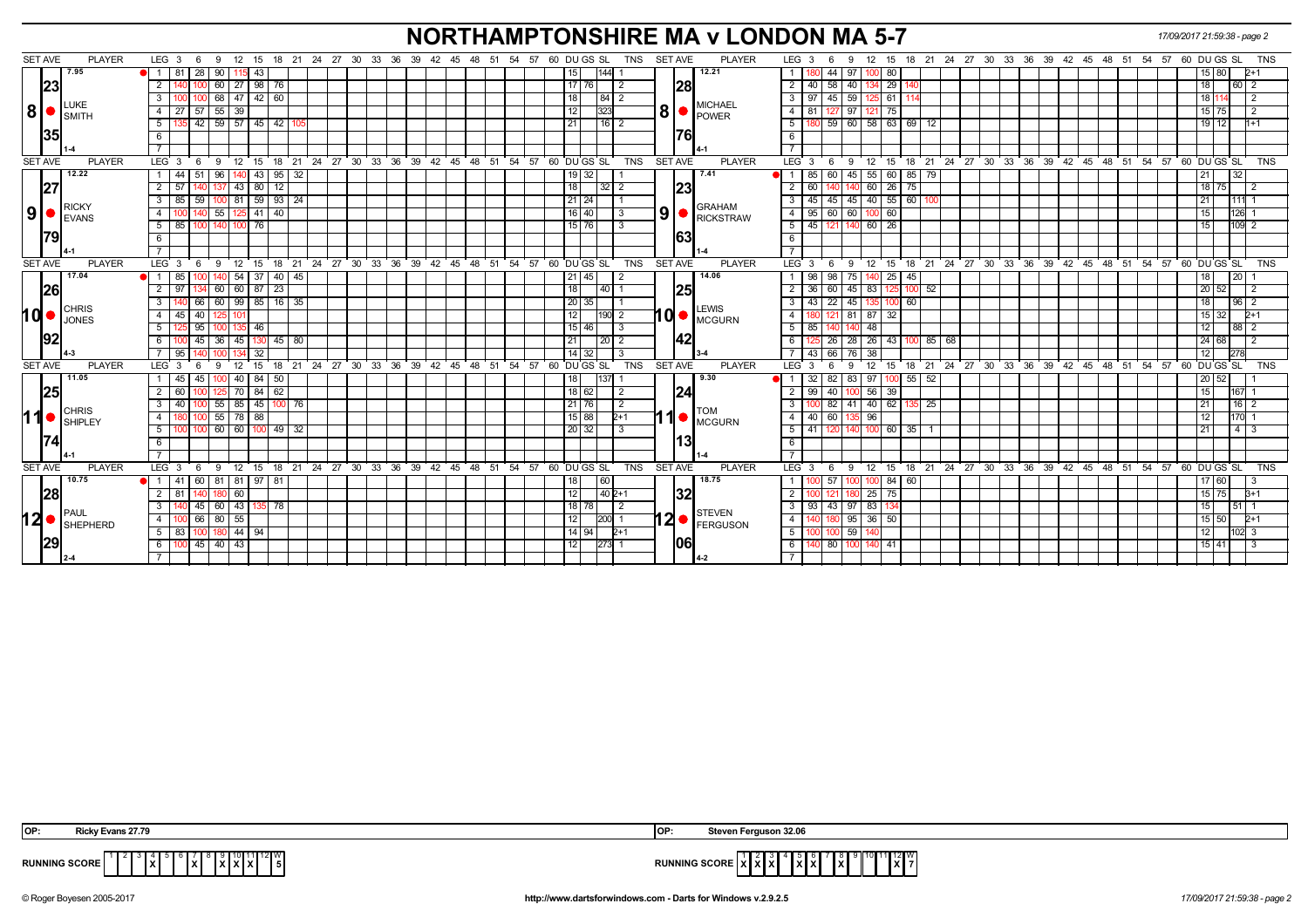## **NORTHAMPTONSHIRE MA v LONDON MA 5-7** *17/09/2017 21:59:45 - page 3*

| NORTHAMPTONSHIRE MA   |           |                   |            |             |            |             |            |      |     |             | LONDON MA               |     |              |      |            |             |            |             |            |      |     |             |
|-----------------------|-----------|-------------------|------------|-------------|------------|-------------|------------|------|-----|-------------|-------------------------|-----|--------------|------|------------|-------------|------------|-------------|------------|------|-----|-------------|
| <b>PLAYER</b>         | W/L       | <b>ILWON LOST</b> | <b>AVE</b> | <b>TAVE</b> | <b>PTS</b> | <b>DRTS</b> | <b>TON</b> | TON+ | 180 | <b>TONS</b> | <b>IPLAYER</b>          | W/L | <b>ILWON</b> | LOST | <b>AVE</b> | <b>TAVE</b> | <b>PTS</b> | <b>DRTS</b> | <b>TON</b> | TON+ | 180 | <b>TONS</b> |
| Kevin McDine          |           |                   | 27.30      | 12.92       | 2730       | 100         |            |      |     |             | l Conan Whitehead       | W   |              |      | 26.98      | 12.45       | 2725       | 101         |            |      |     | $11+1$      |
| <b>Tony Littleton</b> |           |                   | 30.00      | 17.47       | 2820       | 94          |            |      |     | $14+$       | Lee Cocks               | W   |              |      | 30.60      | 16.40       | 2876       | 94          |            |      |     | $13 + 3$    |
| James Thompson        |           |                   | 23.53      | 11.03       | 3153       | 134         |            |      |     | $8+$        | <b>Tommy Sanwell</b>    | W   |              |      | 24.63      | 12.66       | 3300       | 134         |            |      |     | $10+1$      |
| <b>Martin Biggs</b>   |           |                   | 21.55      | 6.35        | 2004       | 93          | h          |      |     |             | Dean Coughlan           |     |              |      | 21.01      | 5.14        | 1954       | 93          |            |      |     |             |
| Dave Walker           |           |                   | 25.93      | 19.46       | 3267       | 126         |            |      |     |             | <b>David Wawrzewski</b> | W   |              |      | 26.75      | 15.66       | 3424       | 128         |            |      |     | 14          |
| Ben Goodger           |           |                   | 23.15      | 6.86        | 2269       | 98          |            |      |     |             | Nicky Turner            | W   |              |      | 25.38      | 13.54       | 2487       | 98          |            |      |     | $11+1$      |
| Andy Tee              |           |                   | 25.76      | 15.93       | 3220       | 125         |            |      |     | $14+$       | l Danny Faulkner        |     |              |      | 25.19      | 13.74       | 3199       | 127         |            |      |     | 12          |
| Luke Smith            |           |                   | 23.35      | 7.95        | 1938       | 83          | n          |      |     |             | Michael Power           | W   |              |      | 28.76      | 12.21       | 2445       | 85          |            |      |     | $9+2$       |
| <b>Ricky Evans</b>    | W         |                   | 27.79      | 12.22       | 2473       | 89          | n          |      | -0  |             | l Graham Rickstraw      |     |              |      | 23.63      | 7.41        | 2127       | 90          |            |      |     |             |
| <b>Chris Jones</b>    | <b>VV</b> |                   | 26.92      | 17.04       | 3257       | 121         |            |      |     | 14          | Lewis McGurn            |     |              |      | 25.42      | 14.06       | 3025       | 119         |            |      |     | $11+1$      |
| <b>Chris Shipley</b>  |           |                   | 25.74      | 11.05       | 2368       | 92          |            |      |     | $10+$       | Tom McGurn              |     |              |      | 24.13      | 9.30        | 2148       | 89          |            |      |     |             |
| Paul Shepherd         |           |                   | 28.29      | 10.75       | 2433       | 86          |            |      |     | $8+2$       | Steven Ferguson         | W   |              |      | 32.06      | 18.75       | 2853       | 89          |            |      |     | $15+2$      |
| <b>TOTALS</b>         |           | વ∠                | 25.73      |             | 31932      | 1241        | 93         |      |     | $125 + 6$   | <b>TOTALS</b>           | W   |              | 34   |            | n nn        | 32563      | 1247        | 83         |      |     | $124 + 11$  |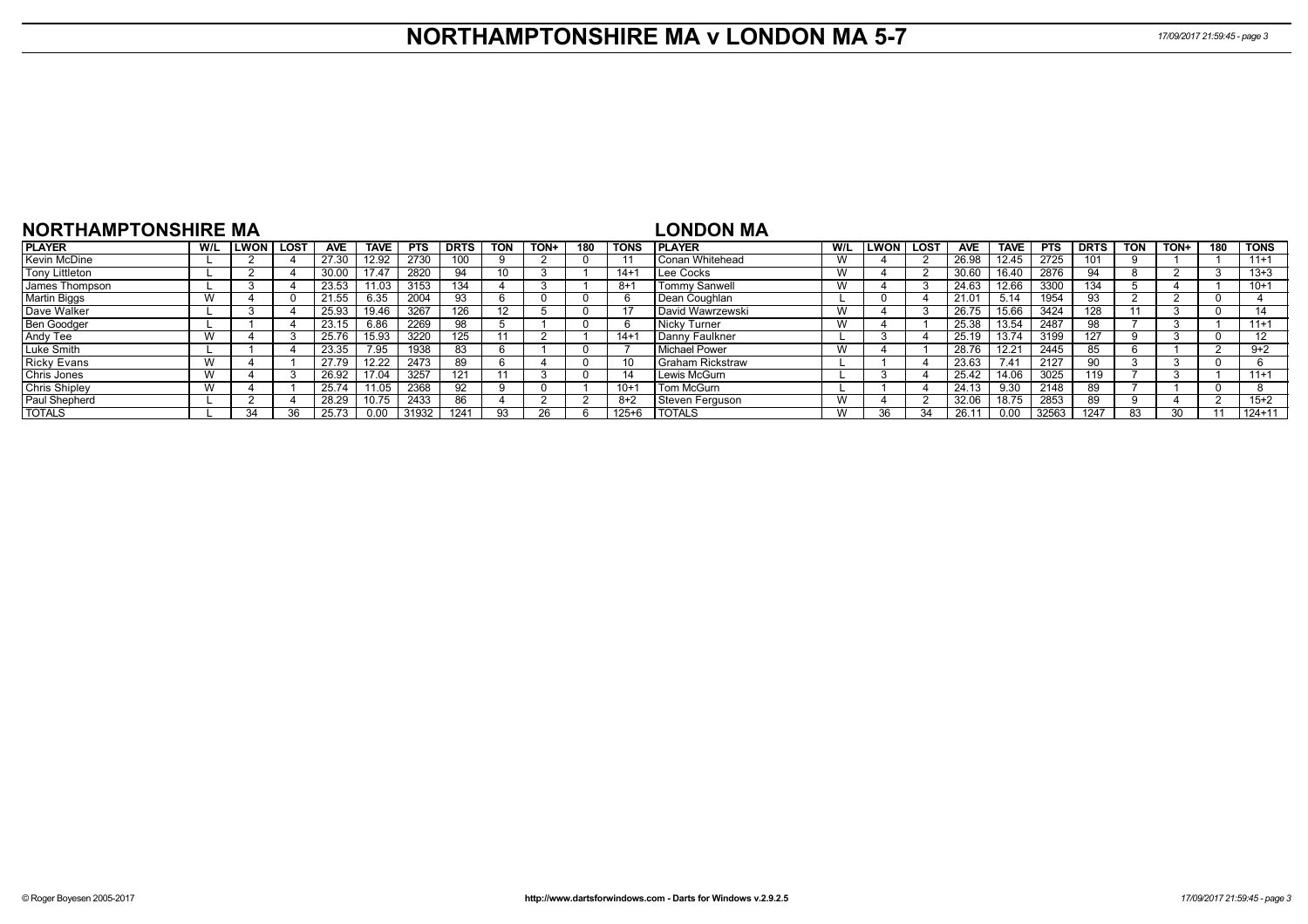# **NORTHAMPTONSHIRE WA v LONDON WA 4-2** *17/09/2017 21:59:55 - page 1*

| <b>SET AVE</b><br><b>PLAYER</b> | LEG 3                                            | 6   | 12<br>-9                               | - 15         | 18 21        |                  | 24                                          |                 | 27 30 33 36 39 42 45 48 51                |                                                               |  | 54 57 |             | 60 DU GS SL                                                |                | TNS        |                          | <b>SET AVE</b> | <b>PLAYER</b>           |                         | LEG <sub>3</sub>    | -9                       | 12           | 15                        | 18              |                     |             |                                                                                                                                        |              |  | 21 24 27 30 33 36 39 42 45 48 51 54                     | 57              | 60 DU GS SL     |                    |                 | <b>TNS</b> |
|---------------------------------|--------------------------------------------------|-----|----------------------------------------|--------------|--------------|------------------|---------------------------------------------|-----------------|-------------------------------------------|---------------------------------------------------------------|--|-------|-------------|------------------------------------------------------------|----------------|------------|--------------------------|----------------|-------------------------|-------------------------|---------------------|--------------------------|--------------|---------------------------|-----------------|---------------------|-------------|----------------------------------------------------------------------------------------------------------------------------------------|--------------|--|---------------------------------------------------------|-----------------|-----------------|--------------------|-----------------|------------|
| 6.77                            | 60                                               |     | 99<br>66                               |              | $\Omega$     | 28               | $\mathbf 0$<br>$\circ$ 1                    | $\overline{0}$  | -8                                        |                                                               |  |       |             | 33<br>8                                                    |                |            |                          |                | 6.79                    |                         | 40 I                | 60<br>45                 | 30 I         | 45                        | 43              | $32$   41   95      |             | $45 \mid 17$                                                                                                                           |              |  |                                                         |                 | 33              |                    | <b>18</b>       |            |
| 19                              | 2<br>45                                          |     | $-43$<br>45                            | 60           | $85 \mid 27$ |                  |                                             |                 |                                           |                                                               |  |       | $\sqrt{21}$ |                                                            | 96 1           |            |                          | 20             |                         | 2                       |                     | 60                       | 60 50        |                           | 12<br>40        |                     |             |                                                                                                                                        |              |  |                                                         |                 |                 | 20 40              |                 |            |
| <b>REBECCA</b><br>$\mathbf 1$   | 3 <sup>1</sup><br>59                             |     | 41<br>$\sqrt{60}$                      | 30           | 41 84        |                  |                                             |                 |                                           |                                                               |  |       | 21          |                                                            | 86             |            |                          |                | <b>STEPH</b>            | $\mathbf{3}$            |                     | 66                       | $95 \ 60$    |                           | 41              | $23 \mid 16$        |             |                                                                                                                                        |              |  |                                                         |                 |                 | $24 \mid 16$       |                 |            |
| BARROW                          | 97<br>4 I                                        | 58  | $43 \mid 59$                           | $-45$        |              | 60 137           | $\overline{2}$                              |                 |                                           |                                                               |  |       |             | 23                                                         |                |            |                          |                | <b>STUTLEY</b>          | $\overline{4}$          | $55 \mid 43$        | 45                       | 45 60        |                           | 93              |                     |             |                                                                                                                                        |              |  |                                                         |                 |                 | 21                 | $\overline{60}$ |            |
| 103                             | 42<br>5                                          | 58  |                                        | $62 \mid 83$ | -41          |                  |                                             |                 |                                           |                                                               |  |       |             | 18                                                         | 115            |            |                          | 48             |                         | 5                       | 60                  | 66                       | 57           | 85                        | 57<br>76        |                     |             |                                                                                                                                        |              |  |                                                         |                 |                 | 21   76            |                 |            |
| <b>SET AVE</b><br><b>PLAYER</b> | LEG <sub>3</sub>                                 |     | 12<br>9                                | 15           | 18           | 21               | 24<br>27                                    | 30 <sup>°</sup> | $33$ 36 39 42 45 48 51                    |                                                               |  | 54 57 |             | 60 DU GS SL                                                |                | <b>TNS</b> |                          | SET AVE        | <b>PLAYER</b>           |                         | $LEG^{\prime}$ 3    | 9                        | 12           | 15                        | 18              |                     |             |                                                                                                                                        |              |  | 21 24 27 30 33 36 39 42 45 48 51 54                     | $57$ 60 DUGS SL |                 |                    |                 | <b>TNS</b> |
| 2.63                            |                                                  | 45  | 85<br>-46                              |              | 45           | 96               | $\mathbf 0$<br>8                            | 8               |                                           |                                                               |  |       |             | 29<br>8                                                    |                |            |                          |                | 3.00                    |                         | 45                  | 55<br>85                 | 30 I         | 60                        | -31             | 87                  | $\mathbf 0$ |                                                                                                                                        |              |  |                                                         |                 | 27              |                    | 8 <sup>1</sup>  |            |
| l18l                            | 2<br>15 <sup>15</sup>                            | 55  | 85<br>45                               | 60           |              | $45$ 55 13       | 83                                          |                 |                                           |                                                               |  |       |             | 27                                                         | 45             |            |                          |                |                         | 2                       | 45                  | 45<br>30                 | 85 81        |                           | 45              | 30   44   47        |             | 49                                                                                                                                     |              |  |                                                         |                 |                 | $30 \overline{49}$ |                 |            |
| <b>SARA</b><br>2 <br>ROSE       | 3<br>85                                          | 66  | 55 60 48 60 59 68                      |              |              |                  |                                             |                 |                                           |                                                               |  |       |             | 23 68                                                      |                |            | $\mathbf{2}$             |                | <b>CARLY</b><br>TOWNEND | $\overline{\mathbf{3}}$ | 36                  | 41 41                    | 81 45        |                           | 43<br>100       |                     |             |                                                                                                                                        |              |  |                                                         |                 |                 |                    | 1114            |            |
| <b>148</b>                      | $\overline{4}$                                   |     |                                        |              |              |                  | 40 45 85 61 40 88 24 15 3                   |                 |                                           |                                                               |  |       |             | $\sqrt{27}$ 3                                              |                |            |                          | 54             |                         | $\overline{4}$          | 40                  | 70 55 11 100 45 56 54 30 |              |                           |                 |                     |             |                                                                                                                                        |              |  |                                                         |                 | 27              |                    | 40              |            |
|                                 | 5 <sup>5</sup>                                   |     |                                        |              |              |                  |                                             |                 |                                           |                                                               |  |       |             |                                                            |                |            |                          |                |                         | 5                       |                     |                          |              |                           |                 |                     |             |                                                                                                                                        |              |  |                                                         |                 |                 |                    |                 |            |
| <b>SET AVE</b><br><b>PLAYER</b> | LEG <sub>3</sub>                                 | - 6 | ື 9⊧                                   |              |              |                  |                                             |                 |                                           |                                                               |  |       |             | 12 15 18 21 24 27 30 33 36 39 42 45 48 51 54 57 60 DUGS SL |                | <b>TNS</b> |                          | <b>SET AVE</b> | <b>PLAYER</b>           |                         | LEG <sub>3</sub>    | 9                        | 12           |                           |                 |                     |             |                                                                                                                                        |              |  | 15 18 21 24 27 30 33 36 39 42 45 48 51 54 57 60 DUGS SL |                 |                 |                    |                 | <b>TNS</b> |
| 2.21                            | 58                                               | 60  | $45$   41   55                         |              | 30           |                  |                                             |                 |                                           |                                                               |  |       |             | 18                                                         |                |            |                          |                | 5.35                    | H 1                     | 62                  | 60                       | 44           |                           | 40<br>60        |                     |             |                                                                                                                                        |              |  |                                                         |                 |                 | 20 60              |                 |            |
| l16l<br>ANGELA                  | 45                                               | 41  | 60 I                                   | 41           |              |                  | 70 81 90 51                                 |                 | $0 \mid 3 \mid$                           | $\begin{array}{c c c c c} \hline 0 & 2 \\ \hline \end{array}$ |  |       |             | 39                                                         |                |            |                          |                | <b>TAMMY</b>            |                         | 33                  | 83                       |              | 45                        | 28              | $42 \mid 39 \mid 0$ |             |                                                                                                                                        | $\mathbf{0}$ |  |                                                         |                 | 36 <sup>1</sup> |                    | $16$ 2          |            |
| 3 <sup>1</sup><br>BARROW        | 3 <sup>1</sup><br>22                             | 25  | 99                                     | $121$ 45     |              | $99$ 80 0        | 10                                          |                 |                                           |                                                               |  |       |             | 25<br>10 <sup>°</sup>                                      |                |            | 3                        |                | <b>MACKENZIE</b>        | 3                       |                     | 40<br>45                 | 60 60        |                           | $\overline{60}$ | 78 38               | 10          |                                                                                                                                        |              |  |                                                         |                 |                 |                    | 110             |            |
| 44                              | 4 I                                              |     | 25   59   80   39   55   44   59   100 |              |              |                  | 40                                          |                 |                                           |                                                               |  |       |             | 27 40                                                      |                |            |                          | 72             |                         | $\overline{4}$          | 44 82 60            |                          |              | 60 45 40                  |                 | 28 60               |             |                                                                                                                                        |              |  |                                                         |                 | 24              |                    | 82              |            |
|                                 | 5                                                |     |                                        |              |              |                  |                                             |                 |                                           |                                                               |  |       |             |                                                            |                |            |                          |                |                         | 5                       |                     |                          |              |                           |                 |                     |             |                                                                                                                                        |              |  |                                                         |                 |                 |                    |                 |            |
| <b>SET AVE</b><br><b>PLAYER</b> | LEG <sup>3</sup>                                 | 6   | 9<br>$^{\circ}$ 12                     | 15           |              |                  |                                             |                 | 18 21 24 27 30 33 36 39 42 45 48 51 54 57 |                                                               |  |       |             | 60 DU GS SL                                                |                | <b>TNS</b> |                          | <b>SET AVE</b> | <b>PLAYER</b>           |                         | LEG 3               | 9                        | 12           | 15                        |                 |                     |             |                                                                                                                                        |              |  | 18 21 24 27 30 33 36 39 42 45 48 51 54 57 60 DUGS SL    |                 |                 |                    |                 | TNS        |
| 4.40                            | $\bullet$ 1 81 $\hspace{0.1em}$                  | 81  | 41                                     | $83 \mid 25$ |              | 60 94 32         |                                             |                 |                                           |                                                               |  |       | 24          |                                                            | $\overline{4}$ |            |                          |                | 6.52                    |                         | 55                  | -41                      | -41          | 1251                      | 59              | 60 20               |             |                                                                                                                                        |              |  |                                                         |                 |                 | 22 20              |                 |            |
| l19l<br>GAIL                    | $\overline{2}$<br>41                             |     | $60$ 85 60                             |              |              | $100$ 80 53 14   | 8                                           |                 |                                           |                                                               |  |       |             | 27<br>8                                                    |                |            |                          | 19             | <b>DEBS</b>             |                         | 45                  | 87<br>41                 |              | 24                        |                 | 45 47 52 40         |             |                                                                                                                                        |              |  |                                                         |                 | 27 <sup>1</sup> |                    | $\overline{20}$ |            |
| 4 <br>FULLTHORPE                | $55 \overline{\smash{\big)}\ 20}$<br>$3^{\circ}$ |     | 25                                     |              |              | 140 100 41 60 60 |                                             |                 |                                           |                                                               |  |       |             | 24 60                                                      | $\overline{2}$ |            | $\vert \mathbf{4} \vert$ |                | WATLING                 | 3                       | 60                  | $9 \mid 26$              | 36   60      |                           | 60<br>60        |                     |             |                                                                                                                                        |              |  |                                                         |                 | 21              |                    | 190             |            |
| 84                              | 4<br>81                                          | 85  | 81 91 43                               |              |              |                  |                                             |                 |                                           |                                                               |  |       |             | 15                                                         | 120            |            |                          | 12             |                         | $\overline{4}$          | 43                  | 55<br>121                |              | 76                        |                 |                     |             |                                                                                                                                        |              |  |                                                         |                 |                 | 181<br>06          |                 |            |
|                                 | 58<br>51                                         | 36  | 60 l<br>24                             | 78           | 60           |                  | 45                                          | 20 20           |                                           |                                                               |  |       |             | 30<br>20                                                   |                |            |                          |                |                         | 5                       | 60                  | 25<br>85                 | 45           | 26                        | 41<br>41        | l 41                | 41          |                                                                                                                                        |              |  |                                                         |                 | 27              |                    | 96              |            |
| <b>PLAYER</b><br><b>SET AVE</b> | LEG <sub>3</sub>                                 | 6   | -9<br>12                               | 15           | 18           | 21               | 24<br>27                                    |                 | 30 33 36 39 42 45 48 51 54 57             |                                                               |  |       |             | 60 DU GS SL                                                |                | <b>TNS</b> |                          | SET AVE        | <b>PLAYER</b>           |                         | $LEG^3$ 3           | 9                        | 12           | 15                        | 18<br>21        | 24                  |             |                                                                                                                                        |              |  | 27 30 33 36 39 42 45 48 51 54 57 60 DUGS SL             |                 |                 |                    |                 | <b>TNS</b> |
| 6.13<br>22                      | 96 I                                             | 58  | 58<br>  41                             |              | 42           | 26               | 40                                          |                 |                                           |                                                               |  |       |             | 22 40                                                      |                |            |                          | 20             | 4.65                    |                         |                     | 59<br>45                 | $45 \mid 41$ |                           | 94              | 44   28             |             |                                                                                                                                        |              |  |                                                         |                 |                 |                    | 20              |            |
| REBECCA                         | 2 I                                              |     |                                        |              |              |                  | 30   83   43   45   58   60   130   12   40 |                 |                                           |                                                               |  |       |             | 26 40                                                      |                |            |                          |                | <b>LEANNE</b>           | $\overline{2}$          | 27 95 60            |                          |              | $140$ 99 40               |                 | $35$ 0              |             |                                                                                                                                        |              |  |                                                         |                 | 24 <sup>1</sup> |                    | $\sqrt{5}$ 1    |            |
| 5 <sup>1</sup><br>ROSE          | $40 \mid 45$<br>3 I                              |     | 1001                                   | $123$ 41     | 120 32       |                  |                                             |                 |                                           |                                                               |  |       |             | $19$ 32                                                    | -3             |            | 5                        |                | <b>TOPPER</b>           | $\mathbf{3}$            | 60 60 66 26 100 100 |                          |              |                           | 40              |                     |             |                                                                                                                                        |              |  |                                                         |                 | 21              |                    |                 |            |
| 43                              | $\overline{4}$                                   |     |                                        |              |              |                  |                                             |                 |                                           |                                                               |  |       |             |                                                            |                |            |                          |                |                         | $\overline{4}$          |                     |                          |              |                           |                 |                     |             |                                                                                                                                        |              |  |                                                         |                 |                 |                    |                 |            |
|                                 | 5                                                |     |                                        |              |              |                  |                                             |                 |                                           |                                                               |  |       |             |                                                            |                |            |                          |                |                         | 5                       |                     |                          |              |                           |                 |                     |             |                                                                                                                                        |              |  |                                                         |                 |                 |                    |                 |            |
| <b>SET AVE</b><br><b>PLAYER</b> | LEG <sub>3</sub>                                 | 6   | -9<br>12                               | 15           | 18           | $^{\circ}$ 21    |                                             |                 |                                           |                                                               |  |       |             | 24 27 30 33 36 39 42 45 48 51 54 57 60 DUGS SL             |                | <b>TNS</b> |                          | <b>SET AVE</b> | <b>PLAYER</b>           |                         | $LEG^{\cdot}$ 3     | -9                       | 12           | 15                        | 18              |                     |             |                                                                                                                                        |              |  | 21 24 27 30 33 36 39 42 45 48 51 54 57 60 DUGS SL       |                 |                 |                    |                 | <b>TNS</b> |
| 4.40<br>l19l                    |                                                  |     | 55                                     | 45<br>81     | 76           | 74               | -31                                         |                 |                                           |                                                               |  |       | 24          |                                                            | 52             |            |                          |                | 5.20                    |                         | -26                 | 22<br>85                 |              |                           | 57              | -20                 |             |                                                                                                                                        |              |  |                                                         |                 |                 | 23 20              |                 |            |
| <b>KAREN</b>                    | 2<br>23                                          | 76  | 26                                     | 68<br>11 I   | 60           | 100 26           |                                             |                 |                                           |                                                               |  |       | $\sqrt{24}$ |                                                            | 111            |            |                          |                | $18\vert_{\rm SHAZ}$    | $\overline{2}$          | 60                  | 43<br>45                 |              | 83                        | 50              | $13$   27           | 40          |                                                                                                                                        |              |  |                                                         |                 |                 | 27 40              |                 |            |
| 6<br>SHERIDAN                   | $\mathbf{3}$                                     |     |                                        | 47<br>74     | 40           |                  |                                             |                 |                                           |                                                               |  |       |             | 17140                                                      | 3              |            | 6                        |                | $\bullet$ DEBOO         | 3                       | 60                  | 45<br>85                 |              | 43                        |                 |                     |             |                                                                                                                                        |              |  |                                                         |                 |                 | 15                 | 168             |            |
| 36                              | 4 50 30 26 83 44 55 81 29 97 4                   |     |                                        |              |              |                  |                                             |                 |                                           |                                                               |  |       | 30          |                                                            | 2              |            |                          |                | <b>93 COSTELLO</b>      | $\overline{4}$          | 85 60 81            |                          |              | $85 \mid 42 \mid 28 \mid$ |                 | 40 40               | 32          | $\begin{array}{c c c c c} \hline \multicolumn{3}{c }{\textbf{0} & \textbf{8}} & \multicolumn{3}{c }{\textbf{0}} \\ \hline \end{array}$ |              |  |                                                         |                 |                 | $32 \quad 8$       |                 |            |
|                                 | 5                                                |     |                                        |              |              |                  |                                             |                 |                                           |                                                               |  |       |             |                                                            |                |            |                          |                |                         | -5                      |                     |                          |              |                           |                 |                     |             |                                                                                                                                        |              |  |                                                         |                 |                 |                    |                 |            |

| IOP: | <br><b>Rebecca Rose</b><br>22.4. | IOP: | Steph<br>20.48<br>Stutle |
|------|----------------------------------|------|--------------------------|
|      |                                  |      |                          |

 **X X**  $6 \overline{) 4}$ 



**RUNNING SCORE**  $\begin{bmatrix} 1 & 2 & 3 \\ 1 & X & X \end{bmatrix}$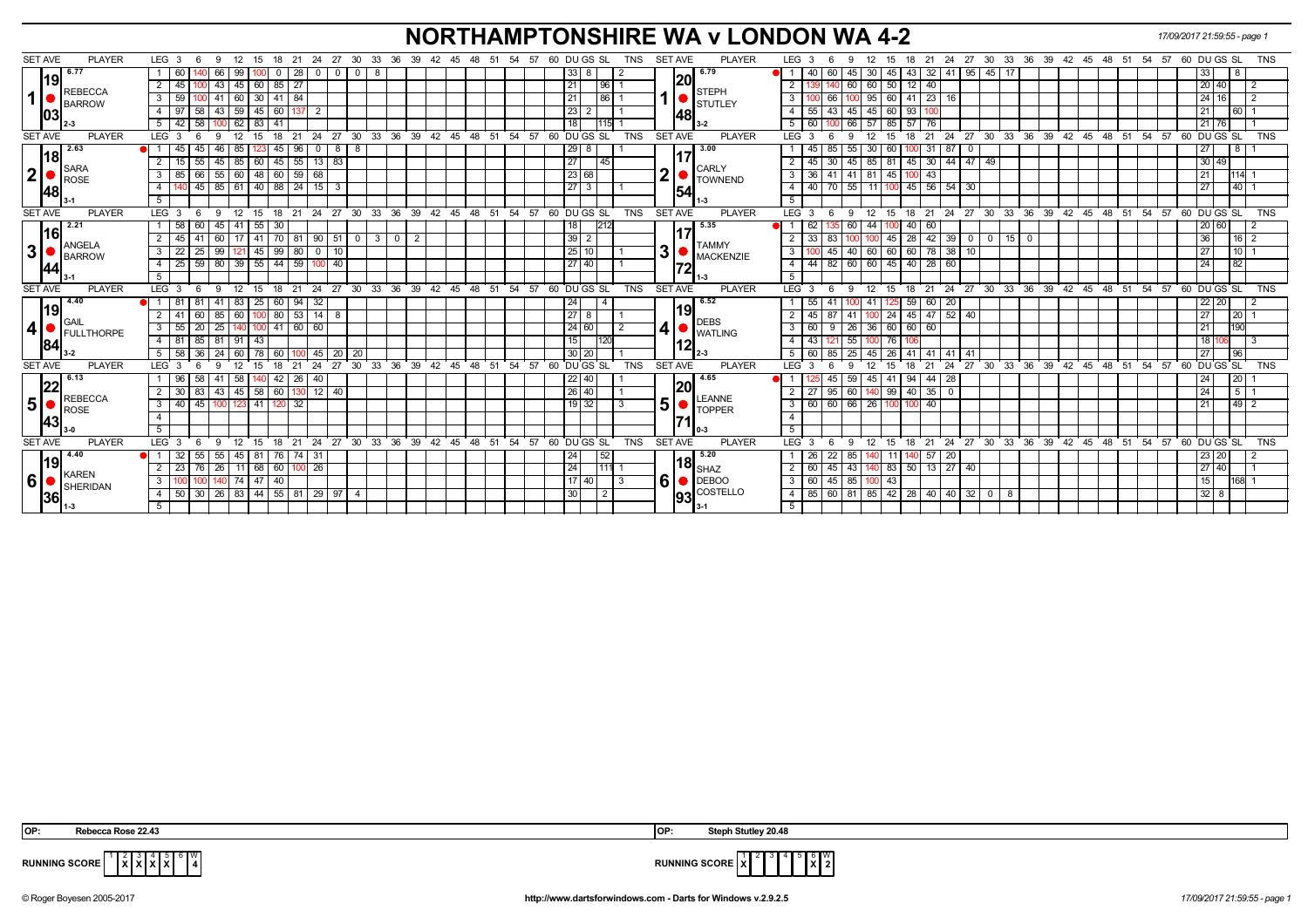## **NORTHAMPTONSHIRE WA v LONDON WA 4-2** *17/09/2017 21:59:59 - page 2*

| <b>NORTHAMPTONSHIRE WA</b> |                |      |             |            |             |            |             |            |             |     |             | <b>LONDON WA</b>     |                             |      |      |            |             |            |             |            |      |     |             |
|----------------------------|----------------|------|-------------|------------|-------------|------------|-------------|------------|-------------|-----|-------------|----------------------|-----------------------------|------|------|------------|-------------|------------|-------------|------------|------|-----|-------------|
| <b>PLAYER</b>              | W/L            | LWON | <b>LOST</b> | <b>AVE</b> | <b>TAVE</b> | <b>PTS</b> | <b>DRTS</b> | <b>TON</b> | <b>TON+</b> | 180 | <b>TONS</b> | <b>IPLAYER</b>       | W/L                         | ∟WON | LOST | <b>AVE</b> | <b>TAVE</b> | <b>PTS</b> | <b>DRTS</b> | <b>TON</b> | TON+ | 180 | <b>TONS</b> |
| Rebecca Barrow             |                |      |             | 19.03      |             | 2208       | 116         |            |             |     |             | Steph Stutley        | $\overline{M}$<br><b>VV</b> |      |      | 20.48      | 6.79        | 2437       | 119         |            |      |     |             |
| Sara Rose                  | $\overline{M}$ |      |             | 18.48      | 2.63        | 1959       |             |            |             |     |             | <b>Carly Townend</b> |                             |      |      | 17.54      | 3.00        | 1842       | טטו         |            |      |     |             |
| Angela Barrow              | $\overline{M}$ |      |             | 16.44      | 2.21        | 1792       |             |            |             |     |             | Tammy Mackenzie      |                             |      |      |            | 5.35        | 1896       |             |            |      |     |             |
| <b>Gail Fullthorpe</b>     | $\overline{M}$ |      |             | 19.84      | 4.40        | 2381       | 120         |            |             |     |             | Debs Watling         |                             |      |      | 19.12      | 6.52        | 2199       | 15          |            |      |     |             |
| Rebecca Rose               | $\mathcal{M}$  |      |             | 22.43      |             | 1503       | 67          |            |             |     |             | Leanne Topper        |                             |      |      | 20.71      | 4.65        | 1429       |             |            |      |     |             |
| Karen Sheridan             |                |      |             | 19.36      | 4.40        | 1839       | 95          |            |             |     |             | Shaz Deboo Costello  | W                           |      |      | 18.93      | 5.20        | 1836       |             |            |      |     |             |
| <b>TOTALS</b>              | W              |      |             | 19.06      |             | 11682      | 613         | 18         |             |     |             | <b>TOTALS</b>        |                             |      |      | 19.02      | 0.00        | 11639      | 612         |            |      |     |             |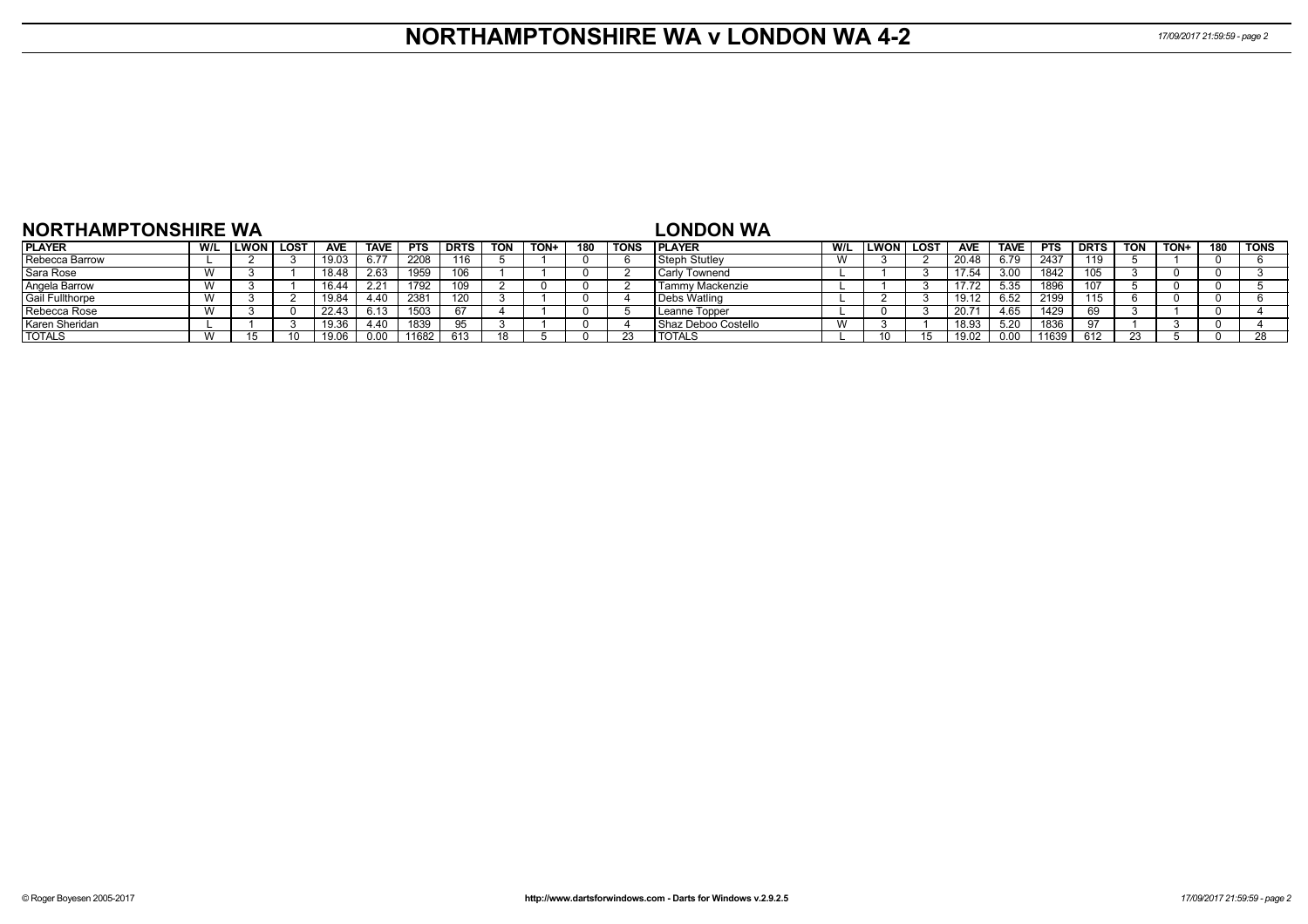### **NORTHAMPTONSHIRE MB v LONDON MB 4-8** *17/09/2017 22:00:10 - page 1*

| <b>SET AVE</b><br><b>PLAYER</b>                                                                                                                                                                                                                                                                                                                                           | LEG 3 6 9 12 15 18 21 24 27 30 33 36 39 42 45 48 51 54 57 60 DUGS SL            |    |  |                                                                                 | TNS SET AVE<br><b>PLAYER</b>          | $LEG_36$<br>9 12 15 18 21 24 27 30 33 36 39 42 45 48 51 54 57 60 DU GS SL                           |                    |  |  |                 | TNS            |
|---------------------------------------------------------------------------------------------------------------------------------------------------------------------------------------------------------------------------------------------------------------------------------------------------------------------------------------------------------------------------|---------------------------------------------------------------------------------|----|--|---------------------------------------------------------------------------------|---------------------------------------|-----------------------------------------------------------------------------------------------------|--------------------|--|--|-----------------|----------------|
| 10.11                                                                                                                                                                                                                                                                                                                                                                     | 1   41   44   81   85   60   66   56   52   12                                  |    |  |                                                                                 | 9.60                                  | 48 24 96 100                                                                                        | $115$ 21 59 6 0 32 |  |  |                 |                |
| 23                                                                                                                                                                                                                                                                                                                                                                        | $2 \mid 41$<br>100 60 60 40                                                     |    |  | 19 40                                                                           | 121                                   | 42 80<br>64<br>$\overline{2}$<br>  26  <br>58                                                       |                    |  |  |                 |                |
| <b>LOL</b><br>$1$ $\bullet$ $\phantom{1}$ $\phantom{1}$ $\phantom{1}$ $\phantom{1}$ $\phantom{1}$ $\phantom{1}$ $\phantom{1}$ $\phantom{1}$ $\phantom{1}$ $\phantom{1}$ $\phantom{1}$ $\phantom{1}$ $\phantom{1}$ $\phantom{1}$ $\phantom{1}$ $\phantom{1}$ $\phantom{1}$ $\phantom{1}$ $\phantom{1}$ $\phantom{1}$ $\phantom{1}$ $\phantom{1}$ $\phantom{1}$ $\phantom{$ | 3 95 41 45 100                                                                  |    |  | 15<br>$1402+1$                                                                  | <b>BEN</b>                            | 140 21 140 83 97 20<br>$\mathbf{3}$                                                                 |                    |  |  | 17120           |                |
|                                                                                                                                                                                                                                                                                                                                                                           | 4 4 5 121 100 105 105 25                                                        |    |  | 17 <sup>1</sup>                                                                 | CHEESEMAN                             | 4   97   44   23   140  <br>26                                                                      |                    |  |  |                 |                |
| $\mathbf{T}$ 2-3                                                                                                                                                                                                                                                                                                                                                          | 5 95 80 81 41 60 88 16 0                                                        |    |  | $\overline{24}$<br>140                                                          |                                       | 5 60 60 100 40 100 90 41 0 10                                                                       |                    |  |  | 25 10           |                |
| <b>SET AVE</b><br><b>PLAYER</b>                                                                                                                                                                                                                                                                                                                                           | $LEG_3$ 6                                                                       |    |  | 9 12 15 18 21 24 27 30 33 36 39 42 45 48 51 54 57 60 DUGS SL                    | <b>PLAYER</b><br>TNS SET AVE          | LEG 3 6 9 12 15 18 21 24 27 30 33 36 39 42 45 48 51 54 57 60 DUGS SL                                |                    |  |  |                 | <b>TNS</b>     |
| $^{1}19$ <sup>2.27</sup>                                                                                                                                                                                                                                                                                                                                                  | 1 82 55 96 100 43 40 25                                                         |    |  | 60 <br> 21                                                                      | $\sqrt{6.02}$                         | 100 86 96 91 47 40<br>$\overline{1}$                                                                |                    |  |  |                 |                |
|                                                                                                                                                                                                                                                                                                                                                                           | 2 70 40 127 85 21                                                               |    |  | 15<br>$158$ 1                                                                   |                                       | $\overline{2}$<br>22   140   83   57   41   158                                                     |                    |  |  | 18              |                |
| SHANE<br>$ 2 $ $\bullet$ $ _{\text{PROWSE}}$                                                                                                                                                                                                                                                                                                                              | 3   45   85   56   36   44   26   44                                            |    |  | 21 <br>165                                                                      | <b>PAUL</b><br>2                      | $3$   21   36   99   60   100   81   104                                                            |                    |  |  | 21              |                |
|                                                                                                                                                                                                                                                                                                                                                                           | 4 <sup>1</sup>                                                                  |    |  |                                                                                 | KILLINGTON                            | $\overline{4}$                                                                                      |                    |  |  |                 |                |
| 165                                                                                                                                                                                                                                                                                                                                                                       | 5 <sub>1</sub>                                                                  |    |  |                                                                                 |                                       | 5 <sup>1</sup>                                                                                      |                    |  |  |                 |                |
| <b>SET AVE</b><br><b>PLAYER</b>                                                                                                                                                                                                                                                                                                                                           | LEG 3 6 9 12 15 18 21 24 27 30 33 36 39 42 45 48 51 54 57 60 DUGS SL            |    |  |                                                                                 | TNS SET AVE<br><b>PLAYER</b>          | LEG 3 6 9 12 15 18 21 24 27 30 33 36 39 42 45 48 51 54 57 60 DUGS SL                                |                    |  |  |                 | <b>TNS</b>     |
| 13.60                                                                                                                                                                                                                                                                                                                                                                     | 1   140 60   85   140   50                                                      |    |  | 26 2<br>  15                                                                    | 11.31                                 | 24   100   180   32   40  <br>  1   125                                                             |                    |  |  | 16   40         |                |
|                                                                                                                                                                                                                                                                                                                                                                           | 2 100 135<br>$\mid$ 26   125   43   26   46                                     |    |  | 20 46 <br>$\vert$ 3                                                             | 24                                    | 2 55 60 121 47 140<br>$\overline{0}$                                                                |                    |  |  | 18              | 78 2           |
| <b>STEPHEN</b><br>$3$ $\bullet$ $\frac{1}{10}$ TOMPKINS                                                                                                                                                                                                                                                                                                                   | 3   40   100   28   85   45   45                                                |    |  | 18 <br> 158  1                                                                  | <b>LEWIS</b><br>31<br><b>O</b> MCGURN | 3 41 60 26 100<br>125 91 58                                                                         |                    |  |  | 20 58           |                |
|                                                                                                                                                                                                                                                                                                                                                                           | 4   100   41   100   180   72   8                                               |    |  | $16$   8<br>$3+1$                                                               |                                       | 4 30 59 43 59 140                                                                                   |                    |  |  | 15 <sub>l</sub> |                |
| l 2-3                                                                                                                                                                                                                                                                                                                                                                     | 5 140 40 26 60 41 100                                                           | 27 |  | 21<br> 67 2                                                                     | $3 - 2$                               | 60   60   47   100   60   54   50   70<br>5                                                         |                    |  |  | 24 70           |                |
| <b>SET AVE</b><br><b>PLAYER</b>                                                                                                                                                                                                                                                                                                                                           |                                                                                 |    |  | LEG 3 6 9 12 15 18 21 24 27 30 33 36 39 42 45 48 51 54 57 60 DUGS SL TNS SETAVE | <b>PLAYER</b>                         | $LEG \ 3 \ 6$<br>9 12 15 18 21 24 27 30 33 36 39 42 45 48 51 54 57 60 DUGS SL                       |                    |  |  |                 | <b>TNS</b>     |
| 5.61                                                                                                                                                                                                                                                                                                                                                                      | 1   85   121   140   95   25   35                                               |    |  | $17$ 35<br>$\vert 2 \vert$                                                      | 2.00                                  | 1 60 43 36 45 85                                                                                    |                    |  |  |                 |                |
|                                                                                                                                                                                                                                                                                                                                                                           | 2 60 100 100 47 41 97 56                                                        |    |  | 20 56<br>$\vert$ 2                                                              |                                       | 2   27   27   27   60   45   85   100                                                               |                    |  |  |                 |                |
| <b>JOHN</b><br>4 <sup>1</sup>                                                                                                                                                                                                                                                                                                                                             | $3 \mid 38 \mid 100 \mid 44 \mid 83 \mid 80 \mid 80 \mid 68 \mid 4 \mid 4$      |    |  | $26 \mid 4$                                                                     | <b>JOHN</b><br>4<br><b>HIND</b>       | 3 41 45 81 41 55 100 9 57                                                                           |                    |  |  | 24              | 72             |
| REGAN<br>1861                                                                                                                                                                                                                                                                                                                                                             | $\overline{4}$                                                                  |    |  |                                                                                 |                                       | $\overline{4}$                                                                                      |                    |  |  |                 |                |
| $3-0$                                                                                                                                                                                                                                                                                                                                                                     | 5 <sub>1</sub>                                                                  |    |  |                                                                                 |                                       | $5^{\circ}$                                                                                         |                    |  |  |                 |                |
| <b>SET AVE</b><br><b>PLAYER</b>                                                                                                                                                                                                                                                                                                                                           | LEG 3 6 9 12 15 18 21 24 27 30 33 36 39 42 45 48 51 54 57 60 DUGS SL            |    |  | TNS                                                                             | <b>SET AVE</b><br><b>PLAYER</b>       | LEG 3 6 9 12 15 18 21 24 27 30 33 36 39 42 45 48 51 54 57 60 DUGS SL                                |                    |  |  |                 | TNS            |
| 3.22                                                                                                                                                                                                                                                                                                                                                                      | 1 95 50 95 100 97                                                               |    |  | 64 1<br>15                                                                      | 5.80<br> 25                           | 1   100   70   100   40   99   92                                                                   |                    |  |  | 18 92           |                |
| NIGEL                                                                                                                                                                                                                                                                                                                                                                     | 2 60 36 100 40 41 60                                                            |    |  | 18<br>164 1                                                                     | <b>NICK</b>                           | $100$ 55<br>100 180 57<br>2 <sup>1</sup><br>9                                                       |                    |  |  | 18 9            | 3+1            |
| $50$ $\degree$ $\degree$ $\degree$ $\degree$ $\degree$                                                                                                                                                                                                                                                                                                                    | 3 45 41 60 45 85 43                                                             |    |  | 21<br>$\boxed{60}$ 1                                                            | 5<br>$\bullet$<br><b>COCKS</b>        | $\overline{\mathbf{3}}$<br>60 60 60 85 45 59 70 62                                                  |                    |  |  | 24 62           |                |
|                                                                                                                                                                                                                                                                                                                                                                           | $\overline{4}$                                                                  |    |  |                                                                                 |                                       | $\overline{4}$                                                                                      |                    |  |  |                 |                |
|                                                                                                                                                                                                                                                                                                                                                                           | 5                                                                               |    |  |                                                                                 |                                       |                                                                                                     |                    |  |  |                 |                |
| <b>SET AVE</b><br><b>PLAYER</b>                                                                                                                                                                                                                                                                                                                                           | LEG 3 6 9 12 15 18 21 24 27 30 33 36 39 42 45 48 51 54 57 60 DUGS SL TNS SETAVE |    |  |                                                                                 | <b>PLAYER</b>                         | LEG 3 6 9 12 15 18 21 24 27 30 33 36 39 42 45 48 51 54 57 60 DUGS SL                                |                    |  |  |                 | TNS            |
|                                                                                                                                                                                                                                                                                                                                                                           |                                                                                 |    |  |                                                                                 |                                       |                                                                                                     |                    |  |  |                 |                |
| 14.03                                                                                                                                                                                                                                                                                                                                                                     | 1 60 60 26 81 140 79 37 18                                                      |    |  | 18                                                                              | 14.40                                 | 100 55 45 100 62 40<br>59                                                                           |                    |  |  |                 | 40             |
|                                                                                                                                                                                                                                                                                                                                                                           | 2   57   24   30   60   123   43   80   72   0   12                             |    |  | $28$ 12                                                                         | 120                                   | 2   45   60   58   60   60   60   100   38   0   18                                                 |                    |  |  |                 | $\overline{2}$ |
| <b>CHUCK</b><br><b>60</b>                                                                                                                                                                                                                                                                                                                                                 | 3   62   60   140   59   55   85   40                                           |    |  | 20 40                                                                           | <b>CHRIS</b><br>6<br>O<br><b>HOLT</b> | 3   80   60   140   44   81   64                                                                    |                    |  |  | 18              |                |
| SCOTT                                                                                                                                                                                                                                                                                                                                                                     | 4 I                                                                             |    |  |                                                                                 |                                       | $\overline{4}$                                                                                      |                    |  |  |                 |                |
| 47                                                                                                                                                                                                                                                                                                                                                                        | 5 <sup>1</sup>                                                                  |    |  |                                                                                 |                                       | $-5$                                                                                                |                    |  |  |                 |                |
| <b>SET AVE</b><br><b>PLAYER</b>                                                                                                                                                                                                                                                                                                                                           | LEG 3 6 9 12 15 18 21 24 27 30 33 36 39 42 45 48 51 54 57 60 DUGS SL            |    |  |                                                                                 | <b>PLAYER</b><br>TNS SET AVE          | LEG 3 6 9 12 15 18 21 24 27 30 33 36 39 42 45 48 51 54 57 60 DU GS SL                               |                    |  |  |                 | TNS            |
| $\sqrt{5.80}$                                                                                                                                                                                                                                                                                                                                                             | 1 60 60 55 100 30 60                                                            |    |  | 136  1<br>18                                                                    | l 5.17                                | 1   46   137   60   140   50   60   8                                                               |                    |  |  | 19   8          |                |
| 21<br>l IAN                                                                                                                                                                                                                                                                                                                                                               | 2 5 100 60 60 30 140 58 16                                                      |    |  | 24 <br>  32   2                                                                 | <b>MICHAEL</b>                        | 2   55   60   85   70   59   60   92   20                                                           |                    |  |  | 22 20           |                |
| $\overline{7}$                                                                                                                                                                                                                                                                                                                                                            | 3 100 140 45 38 64 74                                                           |    |  | 18<br>$\vert 40 \vert 2$                                                        | <b>POWER</b>                          | $3   140   85   60   44   100   60   12$                                                            |                    |  |  | $21 \ 12$       |                |
| <b>O</b> BISLAND<br> 58                                                                                                                                                                                                                                                                                                                                                   | 4 I                                                                             |    |  |                                                                                 |                                       | 4                                                                                                   |                    |  |  |                 |                |
| $0 - 3$                                                                                                                                                                                                                                                                                                                                                                   | $5\sqrt{2}$                                                                     |    |  |                                                                                 |                                       | 5                                                                                                   |                    |  |  |                 |                |
| <b>SET AVE</b><br><b>PLAYER</b>                                                                                                                                                                                                                                                                                                                                           | LEG 3 6 9 12 15 18 21 24 27 30 33 36 39 42 45 48 51 54 57 60 DUGS SL            |    |  |                                                                                 | TNS SET AVE<br><b>PLAYER</b>          | 9 12 15 18 21 24 27 30 33 36 39 42 45 48 51 54 57 60 DUGSSL<br>$LEG_3$ 6                            |                    |  |  |                 | <b>TNS</b>     |
| 12.40<br><b>20</b>                                                                                                                                                                                                                                                                                                                                                        | $\bullet$ 1 30 60 59 44 54 100                                                  |    |  | 154  1<br>18                                                                    | 17.37<br>1261                         | 100 44 97 100 100<br>60<br>$\overline{1}$                                                           |                    |  |  | 18 60           |                |
| <b>I</b> BEN                                                                                                                                                                                                                                                                                                                                                              | 2 45 60 81 59 54 45                                                             |    |  | 18<br>157                                                                       | <b>MICHAEL</b>                        | 59 100 55 94 86 48<br>$\overline{2}$<br>59                                                          |                    |  |  | 20 48           |                |
| $8 \, \text{B}$ $\text{B}$ $\text{B}$ $\text{B}$ $\text{B}$ $\text{B}$                                                                                                                                                                                                                                                                                                    | 140 60 38 43 29 83<br>3 <sup>1</sup>                                            |    |  | 108 1<br>18                                                                     | 8<br><b>ARTISS</b>                    | 100 81 41 137<br>42<br>$\overline{\mathbf{3}}$                                                      |                    |  |  | 18 42           |                |
| 107                                                                                                                                                                                                                                                                                                                                                                       | 4                                                                               |    |  |                                                                                 |                                       | $\overline{4}$                                                                                      |                    |  |  |                 |                |
| ll 0-3                                                                                                                                                                                                                                                                                                                                                                    | 5 <sup>1</sup>                                                                  |    |  |                                                                                 |                                       |                                                                                                     |                    |  |  |                 |                |
| SET AVE<br><b>PLAYER</b>                                                                                                                                                                                                                                                                                                                                                  | LEG 3 6 9 12 15 18 21 24 27 30 33 36 39 42 45 48 51 54 57 60 DUGS SL            |    |  |                                                                                 | <b>PLAYER</b><br>TNS SET AVE          | LEG 3 6 9 12 15 18 21 24 27 30 33 36 39 42 45 48 51 54 57 60 DUGS SL                                |                    |  |  |                 | <b>TNS</b>     |
|                                                                                                                                                                                                                                                                                                                                                                           | 1   55   66   100   58   174   32                                               |    |  | 16 2<br>18                                                                      |                                       | $66$ 59 100 43 100<br>I 1                                                                           | 117 16             |  |  |                 |                |
| PHIL                                                                                                                                                                                                                                                                                                                                                                      | 2 34 40 60 26 55 45 45<br>3 59 78 100 100 59 45                                 |    |  | 24<br> 96 1<br>$\overline{60}$ 2<br>18                                          | <b>MATT</b>                           | 40   140   45   26   45   100   41   64<br>$\overline{2}$<br>3   140   140   80   22   29   50   40 |                    |  |  | 24 64<br>19 40  |                |
| $\vert 9 \vert$ $\bullet$ $\vert_{\text{COMARD}}$                                                                                                                                                                                                                                                                                                                         | $\overline{4}$                                                                  |    |  |                                                                                 | 9<br>$\blacksquare$ WINZAR            | $\overline{4}$                                                                                      |                    |  |  |                 |                |
| l 0-3                                                                                                                                                                                                                                                                                                                                                                     | 5                                                                               |    |  |                                                                                 |                                       | 5                                                                                                   |                    |  |  |                 |                |
| <b>SET AVE</b><br><b>PLAYER</b>                                                                                                                                                                                                                                                                                                                                           |                                                                                 |    |  | LEG 3 6 9 12 15 18 21 24 27 30 33 36 39 42 45 48 51 54 57 60 DUGS SL TNS SETAVE | <b>PLAYER</b>                         | LEG 3 6 9 12 15 18 21 24 27 30 33 36 39 42 45 48 51 54 57 60 DUGS SL                                |                    |  |  |                 | TNS            |
| 4.80                                                                                                                                                                                                                                                                                                                                                                      | $\bullet$ 1 66 60 55 41 94                                                      |    |  | l 15 l                                                                          | 8.20                                  | 1   140   95   134   73   59                                                                        |                    |  |  | 14 59           |                |
|                                                                                                                                                                                                                                                                                                                                                                           | 2 59 45 26 100 45 140 61                                                        |    |  | 25 2<br>21                                                                      | 1261                                  | $\overline{2}$<br>$\vert$ 45   30   25   125   100   36   40                                        |                    |  |  | 22 40           |                |
| LEE                                                                                                                                                                                                                                                                                                                                                                       | 3   60   60   100   140   41   60   0                                           |    |  | 21<br> 40 2                                                                     | <b>TONY</b>                           | $3 \mid 121$<br>100 85 70 47 38 40                                                                  |                    |  |  | 21 40           |                |
| $10o$ $ _{\text{ROSE}}$                                                                                                                                                                                                                                                                                                                                                   | 4                                                                               |    |  |                                                                                 | $10\bullet$ $\blacksquare$            | $\overline{4}$                                                                                      |                    |  |  |                 |                |



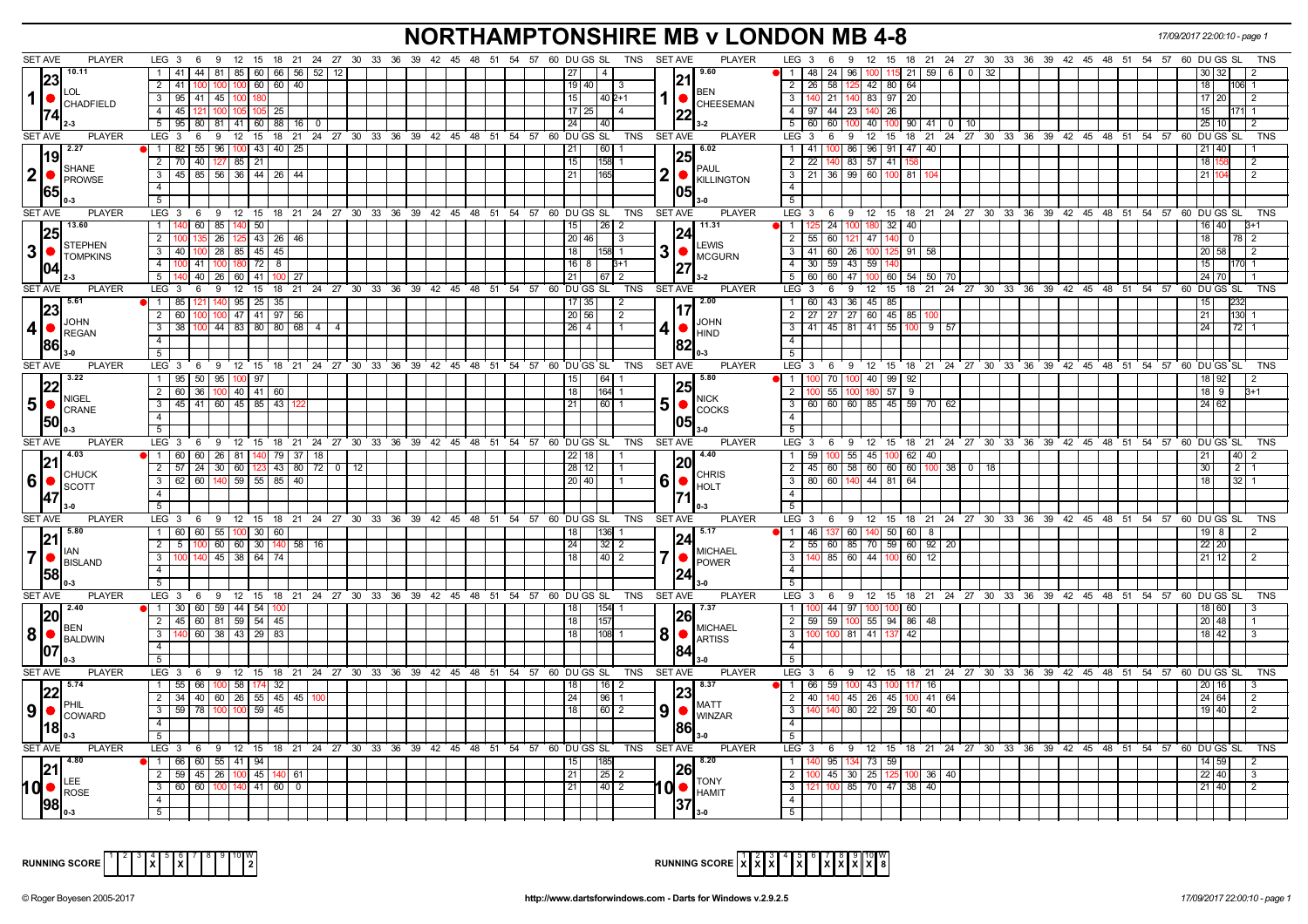# **NORTHAMPTONSHIRE MB v LONDON MB 4-8** *17/09/2017 22:00:23 - page 2*

| SET AVE        |           | <b>PLAYER</b> | LEG <sub>3</sub> |        | n. |       | 12           | -15  | 18 21   |             | 24 27 30 |  |  | 33 36 39 42 45 48 51 54 57                        |  |  |  |  | 60 DU GS SL | TNS        | <b>SET AVE</b> |                   | <b>PLAYER</b>       | LEG |      |                   |                 |        | 12 15      |    |    |         |  | 18 21 24 27 30 33 36 39 42 45 48 51             |  |  |  |  | 54 57 | 60 DU GS SL |               |  | TNS        |  |
|----------------|-----------|---------------|------------------|--------|----|-------|--------------|------|---------|-------------|----------|--|--|---------------------------------------------------|--|--|--|--|-------------|------------|----------------|-------------------|---------------------|-----|------|-------------------|-----------------|--------|------------|----|----|---------|--|-------------------------------------------------|--|--|--|--|-------|-------------|---------------|--|------------|--|
|                | ിററി      |               |                  |        |    |       | 60   83   81 |      | 82   10 |             |          |  |  |                                                   |  |  |  |  |             |            |                | 21                | l 6.40              |     | ∣ ∪o |                   |                 |        | -40 - 55 - |    | 26 | 55 I 69 |  |                                                 |  |  |  |  |       |             | 248           |  |            |  |
|                |           | <b>JASON</b>  |                  |        |    | -81   |              | - 54 | 56      | 20          |          |  |  |                                                   |  |  |  |  |             |            |                |                   | <b>MATTY</b>        |     |      |                   |                 | -81    |            |    |    |         |  |                                                 |  |  |  |  |       |             |               |  |            |  |
| 111            |           |               |                  |        |    | 58 I  |              |      |         |             |          |  |  |                                                   |  |  |  |  |             |            | <b>A</b>       |                   | <sup>'</sup> IFINCH |     | ດລ   |                   | 60              | -55 L' |            | 60 |    |         |  |                                                 |  |  |  |  |       |             |               |  |            |  |
|                |           |               |                  |        |    |       | 24   58      |      |         | 28 43 84 64 |          |  |  |                                                   |  |  |  |  |             |            |                | 1941              |                     |     |      |                   | 60              |        |            |    | 81 |         |  |                                                 |  |  |  |  |       |             |               |  |            |  |
|                |           |               |                  |        |    |       |              |      |         |             |          |  |  |                                                   |  |  |  |  |             |            |                |                   | -1-3                |     |      |                   |                 |        |            |    |    |         |  |                                                 |  |  |  |  |       |             |               |  |            |  |
| <b>SET AVE</b> |           | <b>PLAYER</b> | LEG <sub>3</sub> |        |    |       |              |      |         |             |          |  |  | 9 12 15 18 21 24 27 30 33 36 39 42 45 48 51 54 57 |  |  |  |  | 60 DUGS SL  | <b>TNS</b> | <b>SET AVE</b> |                   | <b>PLAYER</b>       | LEG |      |                   |                 |        |            |    |    |         |  | 12 15 18 21 24 27 30 33 36 39 42 45 48 51 54 57 |  |  |  |  |       |             | $60$ DU GS SL |  | <b>TNS</b> |  |
|                | <b>30</b> | $-5.50$       |                  | 58 135 |    |       | 85 87        | 85   | l 51    |             |          |  |  |                                                   |  |  |  |  |             |            |                |                   | $\sqrt{24}^{3.00}$  |     | 95 I |                   | 40              |        |            |    |    |         |  |                                                 |  |  |  |  |       |             |               |  |            |  |
|                |           | I IAN         |                  |        |    |       |              |      |         |             |          |  |  |                                                   |  |  |  |  |             |            |                |                   | <b>SPENCER</b>      |     | 60 I |                   | 96 <sub>1</sub> | 59     |            |    |    |         |  |                                                 |  |  |  |  |       |             |               |  |            |  |
| 12             |           | <b>IFO</b>    |                  |        | 85 | -83 I |              | 75   | 40      |             |          |  |  |                                                   |  |  |  |  |             |            | 12             |                   |                     |     | 95   | $\overline{26}$ . | 60              |        |            |    |    |         |  |                                                 |  |  |  |  |       |             |               |  |            |  |
|                | 06        |               |                  |        |    |       |              |      |         |             |          |  |  |                                                   |  |  |  |  |             |            |                | <sup>!16</sup> ြု |                     |     |      |                   |                 |        |            |    |    |         |  |                                                 |  |  |  |  |       |             |               |  |            |  |
|                |           |               |                  |        |    |       |              |      |         |             |          |  |  |                                                   |  |  |  |  |             |            |                |                   |                     |     |      |                   |                 |        |            |    |    |         |  |                                                 |  |  |  |  |       |             |               |  |            |  |

| <b>Eox 30.06</b>                               | <b>Artiss 26.84</b>                            |
|------------------------------------------------|------------------------------------------------|
| OP:                                            | <b>OP:</b>                                     |
| 12 I W<br><b>RUNNING SCORE</b><br>$\mathbf{r}$ | ≀∠∎∨<br><b>DUMMING</b><br>.<br>^ * *<br>.<br>. |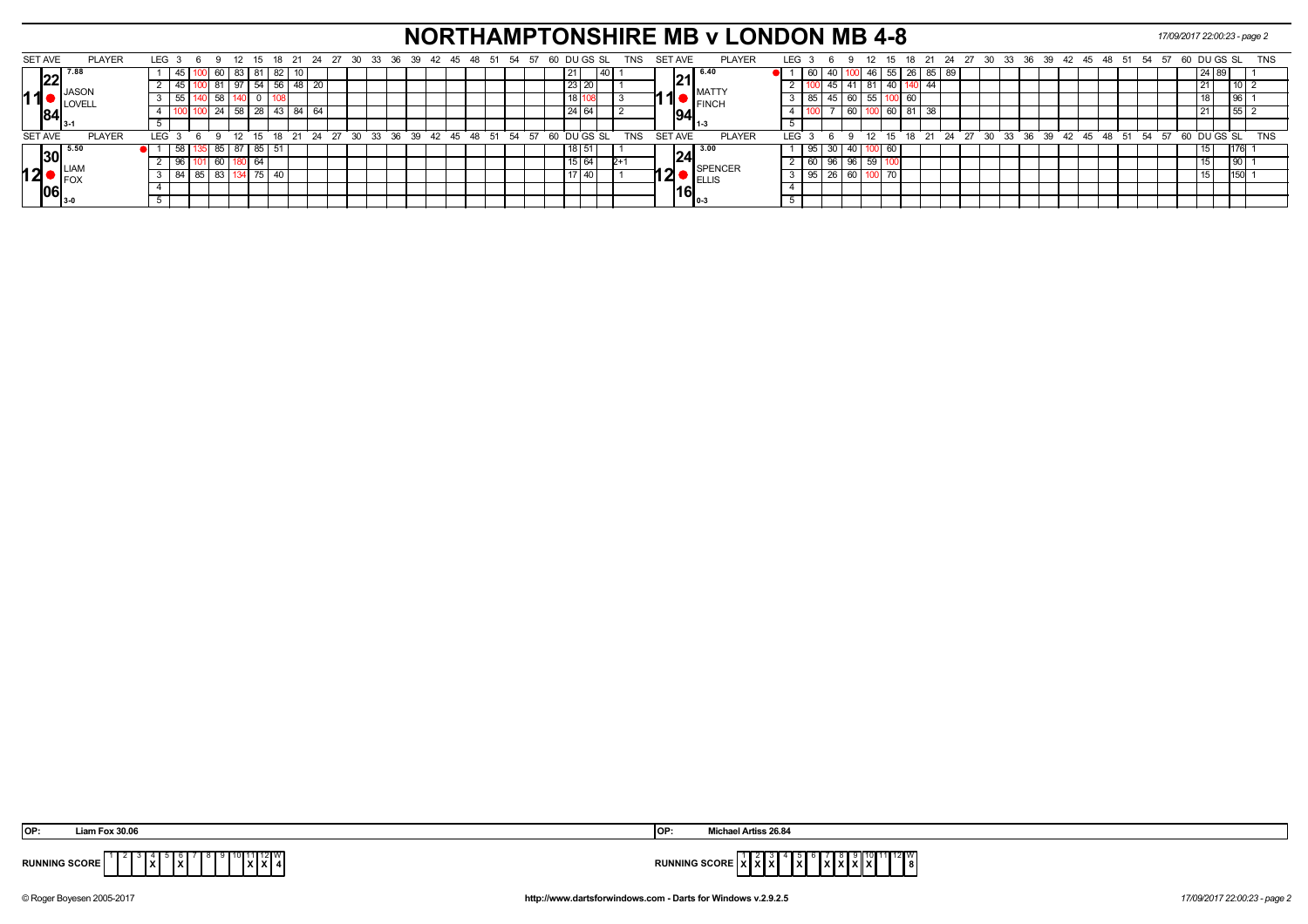| <b>NORTHAMPTONSHIRE MB</b> |     |             |             |       |             |            |             |            |      |     |             | LONDON MB          |     |      |             |            |             |            |             |            |      |     |             |
|----------------------------|-----|-------------|-------------|-------|-------------|------------|-------------|------------|------|-----|-------------|--------------------|-----|------|-------------|------------|-------------|------------|-------------|------------|------|-----|-------------|
| <b>PLAYER</b>              | W/L | <b>LWON</b> | <b>LOST</b> | AVE   | <b>TAVE</b> | <b>PTS</b> | <b>DRTS</b> | <b>TON</b> | TON+ | 180 | <b>TONS</b> | <b>IPLAYER</b>     | W/L | LWON | <b>LOST</b> | <b>AVE</b> | <b>TAVE</b> | <b>PTS</b> | <b>DRTS</b> | <b>TON</b> | TON+ | 180 | <b>TONS</b> |
| lol Chadfield              |     |             |             | 23.74 | 10.11       | 2421       | 102         |            |      |     | 9+1         | Ben Cheeseman      | w   |      |             | 21.22      | 9.60        | 2228       | 105         |            |      |     |             |
| <b>Shane Prowse</b>        |     |             |             | 19.65 | 2.27        | 1120       | -57         |            |      |     |             | Paul Killington    | W   |      |             | 25.05      | 6.02        | 1503       |             |            |      |     |             |
| <b>Stephen Tompkins</b>    |     |             |             | 25.04 | 13.60       | 2254       | 90          |            |      |     | $11 +$      | Lewis McGurn       | W   |      |             | 24.27      | 1.31        | 2257       | 93          |            |      |     | $9 + 1$     |
| John Regan                 |     |             |             | 23.86 | 5.61        | 1503       | 63          |            |      |     |             | <b>John Hind</b>   |     |      |             | 17.82      | 2.00        | 1069       | 60          |            |      |     |             |
| Nigel Crane                |     |             |             | 22.50 | 3.22        | 1215       | 54          |            |      |     |             | Nick Cocks         | W   |      |             | 25.05      | 5.80        | 1503       | 60          |            |      |     | $5+1$       |
| <b>Chuck Scott</b>         |     |             |             | 21.47 | 4.03        | 1503       |             |            |      |     |             | Chris Holt         |     |      |             | 20.71      | 4.40        | 1429       | 69          |            |      |     |             |
| lan Bisland                |     |             |             | 21.58 | 5.80        | 1295       | 60          |            |      |     |             | Michael Power      | W   |      |             | 24.24      | 5.17        | 1503       |             |            |      |     |             |
| <b>Ben Baldwin</b>         |     |             |             | 20.07 | 2.40        | 1084       | 54          |            |      |     |             | Michael Artiss     | W   |      |             | 26.84      | 7.37        | 1503       | 56          |            |      |     |             |
| Phil Coward                |     |             |             | 22.18 | 5.74        | 1331       | 60          |            |      |     |             | <b>Matt Winzar</b> | W   |      |             | 23.86      | 8.37        | 1503       | 63          |            |      |     |             |
| Lee Rose                   |     |             |             | 21.98 | 4.80        | 1253       | -57         |            |      |     |             | <b>Tony Hamit</b>  | W   |      |             | 26.37      | 8.20        | 1503       | 57          |            |      |     |             |
| Jason Lovell               |     |             |             | 22.84 | 7.88        | 1964       | 86          |            |      |     |             | <b>Matty Finch</b> |     |      |             | 21.94      | 6.40        | 1843       | 84          |            |      |     |             |
| Liam Fox                   |     |             |             | 30.06 | 5.50        | 1503       | 50          |            |      |     | $4+$        | Spencer Ellis      |     |      |             | 24.16      | 3.00        | 1087       |             |            |      |     |             |
| <b>TOTALS</b>              |     | 16          |             | 22.97 | 0.00        | 18446      | 803         | 43         |      |     | $60 + 3$    | <b>TOTALS</b>      | W   |      |             | 23.26      | 0.00        | 18931      | 814         |            | 15   |     | $67 + 2$    |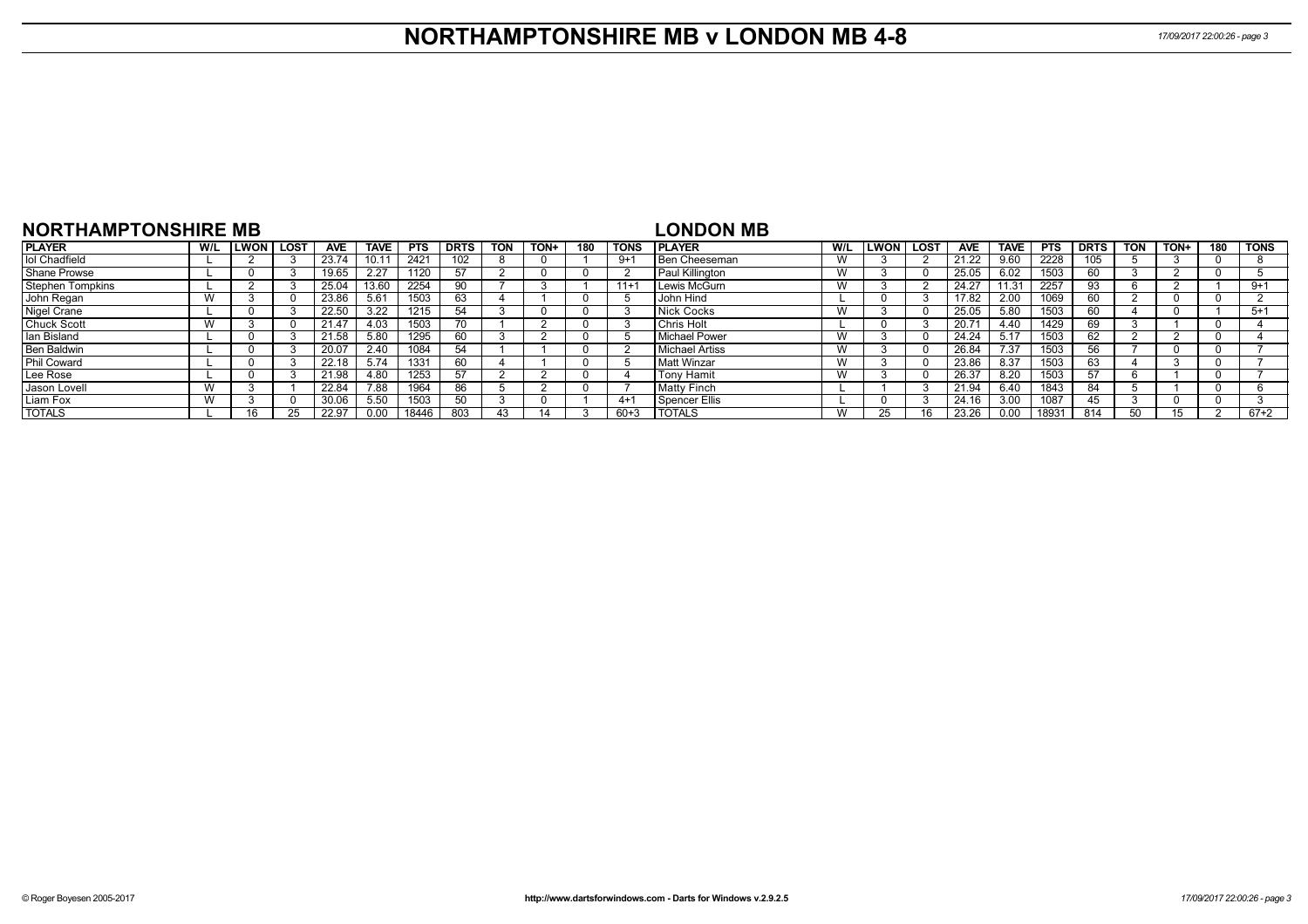# **NORTHAMPTONSHIRE WB v LONDON WB 3-3** *17/09/2017 22:02:19 - page 1*

| <b>SET AVE</b><br><b>PLAYER</b>              | LEG 3<br>12<br>6<br>- 9                               | 15<br>18 21                                         |                                    |                         | 24 27 30 33 36 39 42 45 48 51 54 57 60 DUGS SL<br>TNS                 | <b>SET AVE</b><br><b>PLAYER</b>            | LEG <sub>3</sub><br>12<br>- 15<br>9                                             |                    | 18  21  24  27  30  33  36  39  42  45  48  51  54  57  60  DU GS  SL<br><b>TNS</b> |
|----------------------------------------------|-------------------------------------------------------|-----------------------------------------------------|------------------------------------|-------------------------|-----------------------------------------------------------------------|--------------------------------------------|---------------------------------------------------------------------------------|--------------------|-------------------------------------------------------------------------------------|
| 1.40                                         | 64<br>45<br>26 I                                      | 40<br>  28   26                                     |                                    |                         | 132 <br>21                                                            | 4.40                                       | 44<br>57<br>45<br>$25$   45  <br>45                                             |                    | 24 45                                                                               |
| 1141                                         | $31 \mid 41 \mid$<br>2<br>26                          | $60 \mid 60 \mid 32 \mid 28 \mid 68 \mid 31 \mid 0$ | - 9                                |                         | 30<br>36                                                              | 18                                         | 160   60   55   43   58   54   0   16<br>37<br> 81 <br>-26                      |                    | 34 16                                                                               |
| IFAYE<br>1<br>MASON                          | 26 45 45 42 45 26<br>45 I<br>- 3 I                    |                                                     |                                    |                         | 227<br>21                                                             | <b>HOLT</b>                                | 17 81 60 42 60<br>3<br>41                                                       |                    | 24 60                                                                               |
| 28                                           | $\overline{4}$                                        |                                                     |                                    |                         |                                                                       | 33                                         | $\overline{4}$                                                                  |                    |                                                                                     |
|                                              | 5                                                     |                                                     |                                    |                         |                                                                       |                                            | 5                                                                               |                    |                                                                                     |
| <b>SET AVE</b><br><b>PLAYER</b>              | LEG <sub>3</sub><br>$^{\circ}$ 12<br>-9<br>6          |                                                     |                                    |                         | 15 18 21 24 27 30 33 36 39 42 45 48 51 54 57 60 DUGS SL<br><b>TNS</b> | <b>SET AVE</b><br><b>PLAYER</b>            | $LEG^{\prime}$ 3<br>$^{\circ}$ 12<br>9                                          |                    | 15 18 21 24 27 30 33 36 39 42 45 48 51 54 57 60 DUGS SL TNS                         |
| 8.20<br> 23                                  | 83<br>45                                              | 24   85   84   0   40   40                          |                                    |                         | 25<br>40                                                              | 4.80<br>19                                 | 45 29 26 33<br>$45$ 83<br>36<br>85                                              |                    | 24 <sub>1</sub>                                                                     |
| SHARON                                       | $\overline{2}$<br>78<br> 43                           | 22   140   58                                       |                                    |                         | 18<br>$\sqrt{20}$ 2                                                   |                                            | 68 85<br>35<br>$\overline{28}$<br>2<br>45<br>140                                |                    | $21 \ 28$                                                                           |
| 2 <sub>l</sub><br>TOMPKINS                   | 3 <sup>1</sup><br>60                                  | $100$ 83 26 85 47                                   |                                    |                         | 20 47<br>$\vert$ 2                                                    | $12$ $\bullet$ $\overline{\text{DUNFORD}}$ | 22 45 81 55 27<br>3<br>85                                                       |                    | 186<br>18                                                                           |
| 162                                          | 55 55 60 100 140 71 20<br>4 I                         |                                                     |                                    |                         | 21 20<br>$\overline{2}$                                               | 39                                         | $\overline{4}$<br>28 70 140 33 26 34                                            |                    | 21<br>$70$ 2                                                                        |
|                                              | 5 <sup>5</sup>                                        |                                                     |                                    |                         |                                                                       | l 1-3                                      | 5                                                                               |                    |                                                                                     |
| <b>SET AVE</b><br><b>PLAYER</b>              | LEG <sub>3</sub><br>12<br>- 9<br>6                    | 15                                                  |                                    |                         | 18 21 24 27 30 33 36 39 42 45 48 51 54 57 60 DUGS SL<br>TNS           | <b>SET AVE</b><br><b>PLAYER</b>            | $LEG_3$<br>12<br>9<br>15                                                        |                    | 18 21 24 27 30 33 36 39 42 45 48 51 54 57 60 DUGS SL<br><b>TNS</b>                  |
| 5.03                                         | 28<br>68 I<br>60                                      | 30                                                  | $\overline{2}$<br>2<br>$\mathbf 0$ |                         | $35 \mid 2$                                                           | 4.00                                       | 95<br>30 <sub>1</sub><br>30<br>-36<br>26<br>-37                                 | 79 0 3<br>44       | 20<br>36                                                                            |
| <b>JACKY</b>                                 | $\overline{2}$<br>54<br>45   67   57   41             | 83 <br>$\overline{0}$<br>1251                       | $17$ 12                            |                         | 28<br>12                                                              | <b>NIKKI</b>                               | 41 54 68 14<br>60<br>60                                                         | $\overline{2}$     | 27<br>$2$   2                                                                       |
| 3 <sup>2</sup><br><b>WHITE</b>               | 45<br>3<br>97                                         | 45 41 59 95 59 40                                   | - 12                               |                         | $\overline{27}$<br>8                                                  | 3<br><b>PATTEM</b>                         | 3<br>26<br>$60$   81   81   0<br>60<br>45<br>60<br>45                           | l 43               | 30 43                                                                               |
| <b>20</b>                                    | $95 \mid 41 \mid 57$<br>83<br>4 I<br>121              | $32 \mid 54 \mid 0$                                 |                                    |                         | $\overline{24}$<br> 18                                                | 149                                        | 45 100 98<br>$\overline{4}$<br>60<br>$55 \mid 43 \mid$<br>40<br>$\overline{60}$ |                    | $22 \mid 40$                                                                        |
|                                              | $5 \times 37 \times 97$                               | 45   79   17   43   34   43                         |                                    |                         | $\overline{24}$<br>106                                                | $3 - 2$                                    | 11 85 26 60 49 59<br>5<br>$\sqrt{26}$<br>85                                     |                    | 27 59                                                                               |
| <b>SET AVE</b><br><b>PLAYER</b>              | LEG <sub>3</sub><br>-9<br>12<br>-6                    | 18<br>$^{\circ}$ 21<br>15                           |                                    |                         | 24 27 30 33 36 39 42 45 48 51 54 57 60 DUGS SL<br><b>TNS</b>          | <b>SET AVE</b><br><b>PLAYER</b>            | 24<br>LEG <sup>3</sup><br>12<br>18<br>21<br>9<br>15                             |                    | 27 30 33 36 39 42 45 48 51 54 57 60 DUGS SL<br><b>TNS</b>                           |
| 4.50                                         | 45<br>30                                              | 45 64 41 41                                         |                                    |                         | 21<br>154                                                             | 5.21                                       | 47<br>94<br>63<br>60<br>$\overline{1}$ 16<br>  12                               |                    | $19$ 16                                                                             |
| 16 <br>SANDRA                                | 2 <sup>1</sup><br>3   81   41<br>81                   | $149$ $24$ 57 20 20                                 |                                    |                         | 28 20                                                                 | <b>MANDY</b>                               | $\overline{2}$<br>80<br>45 100<br>$\sqrt{60}$ 0 0 0<br>55<br>81<br>60           | $\overline{0}$     | 30 <sup>7</sup><br>$20$   1                                                         |
| 4 <br><b>ISIMMONDS</b>                       | 3<br>41                                               | 26   100   60   43   56   34                        | $\overline{\mathbf{0}}$            |                         | 27<br> 16 2                                                           | 4<br><b>SOLOMONS</b>                       | 45 85 60 60 100<br>$\overline{3}$<br>22<br>$40 \mid 48$<br>41                   |                    | 27 48                                                                               |
| 1791                                         | 45<br>4 <sup>1</sup>                                  | $100$ 43 60 47 81 71 46 4 0 0                       |                                    |                         | 411<br>33                                                             | 187                                        | 100 41 41 45 60 24 43 56 16 0 32<br>$\overline{4}$<br> 43                       |                    | $35 \overline{)32}$                                                                 |
|                                              | 5                                                     |                                                     |                                    |                         |                                                                       |                                            | 5                                                                               |                    |                                                                                     |
| <b>SET AVE</b><br><b>PLAYER</b>              | LEG <sub>3</sub><br>- 9<br>$12 \quad 15$<br>6         | $18$ 21                                             |                                    |                         | 24 27 30 33 36 39 42 45 48 51 54 57 60 DUGS SL<br>TNS                 | <b>PLAYER</b><br><b>SET AVE</b>            | LEG <sub>3</sub><br>12<br>15<br>- 6<br>9                                        |                    | 18 21 24 27 30 33 36 39 42 45 48 51 54 57 60 DUGS SL<br><b>TNS</b>                  |
| 5.62                                         | 30 55<br>85<br> 45 <br>-61                            | $100$ 47   27                                       | 19 16 16                           |                         | 16<br>31 I                                                            | 5.00                                       | 22<br>29 90<br>43   11   47  <br>44                                             | $100$   99   8   0 | 33<br>8   1                                                                         |
| JO                                           | $\overline{2}$<br>45 I<br>45                          | 45   45   45   41   100   78   37   0   20          |                                    |                         | 32 20                                                                 | <b>DEE</b>                                 | $100 \mid 32 \mid 41 \mid 41 \mid 60 \mid 40 \mid 89 \mid 8$<br>41<br>2<br>-41  |                    | $8 \mid 1$<br>30 <sub>1</sub>                                                       |
| 5 <sup>1</sup><br><b>JOHNSON</b>             | 40 26 100 28 <br>3 I<br>45 I                          | 122                                                 |                                    |                         | 21                                                                    | 5<br><b>BELCHER</b>                        | 100 100 100 44 41 56<br>3<br> 41                                                |                    | $19 \overline{\phantom{0}3}$<br>21                                                  |
| 89                                           | $\overline{4}$                                        |                                                     |                                    |                         |                                                                       | 48                                         | $\overline{4}$                                                                  |                    |                                                                                     |
|                                              | 5                                                     |                                                     |                                    |                         |                                                                       |                                            | $\overline{5}$                                                                  |                    |                                                                                     |
| <b>SET AVE</b><br><b>PLAYER</b>              | LEG <sub>3</sub><br>12<br>-9<br>-6                    | 18<br>21<br>-24<br>15                               | $^{\circ}$ 27                      | 30 33 36 39 42 45 48 51 | 54 57<br><b>TNS</b><br>60 DU GS SL                                    | <b>SET AVE</b><br><b>PLAYER</b>            | $21 \quad 24$<br>LEG <sub>3</sub><br>12<br>18<br>9<br>15                        |                    | 27 30 33 36 39 42 45 48 51 54 57 60 DUGS SL<br><b>TNS</b>                           |
| 6.14                                         | 39<br>60<br>54<br>● 1 1                               | 58<br>$42 \mid 60 \mid$<br> 28                      | 20                                 |                         | 25 20                                                                 | 3.00                                       | 45<br>78 60 73<br>85<br>30<br>45<br>45                                          |                    | 24<br><b>40</b>                                                                     |
|                                              | $45 \mid 37 \mid 60$<br>$\overline{2}$<br>60<br>39    | $140$ 60 60                                         |                                    |                         | 24 60                                                                 | 18 <br><b>LYNNE</b>                        | $95 \mid 30 \mid 92 \mid 23$<br>$\overline{2}$<br>52<br>60 36<br>-81            |                    | 24<br>32                                                                            |
| <b>HEATHER</b><br>6 <sup>1</sup><br>THOMPSON | 63   70   45   21   39   44  <br>45<br>3 <sup>1</sup> |                                                     |                                    |                         | 24<br> 40                                                             | 6<br><b>BIONDINI</b>                       | 52<br>41<br>$\overline{3}$                                                      |                    | 24 37                                                                               |
| 107                                          | 41<br>4                                               | 26 43 43 100 40 61 27 20                            |                                    |                         | 30 20<br>$\overline{2}$                                               | 1751                                       | 52<br>15 60 11 28 30 100 45 40<br>$\overline{4}$                                |                    | 30<br>20 2                                                                          |
|                                              |                                                       |                                                     |                                    |                         |                                                                       |                                            |                                                                                 |                    |                                                                                     |

**X** 4 5 **X X** W



**RUNNING SCORE**